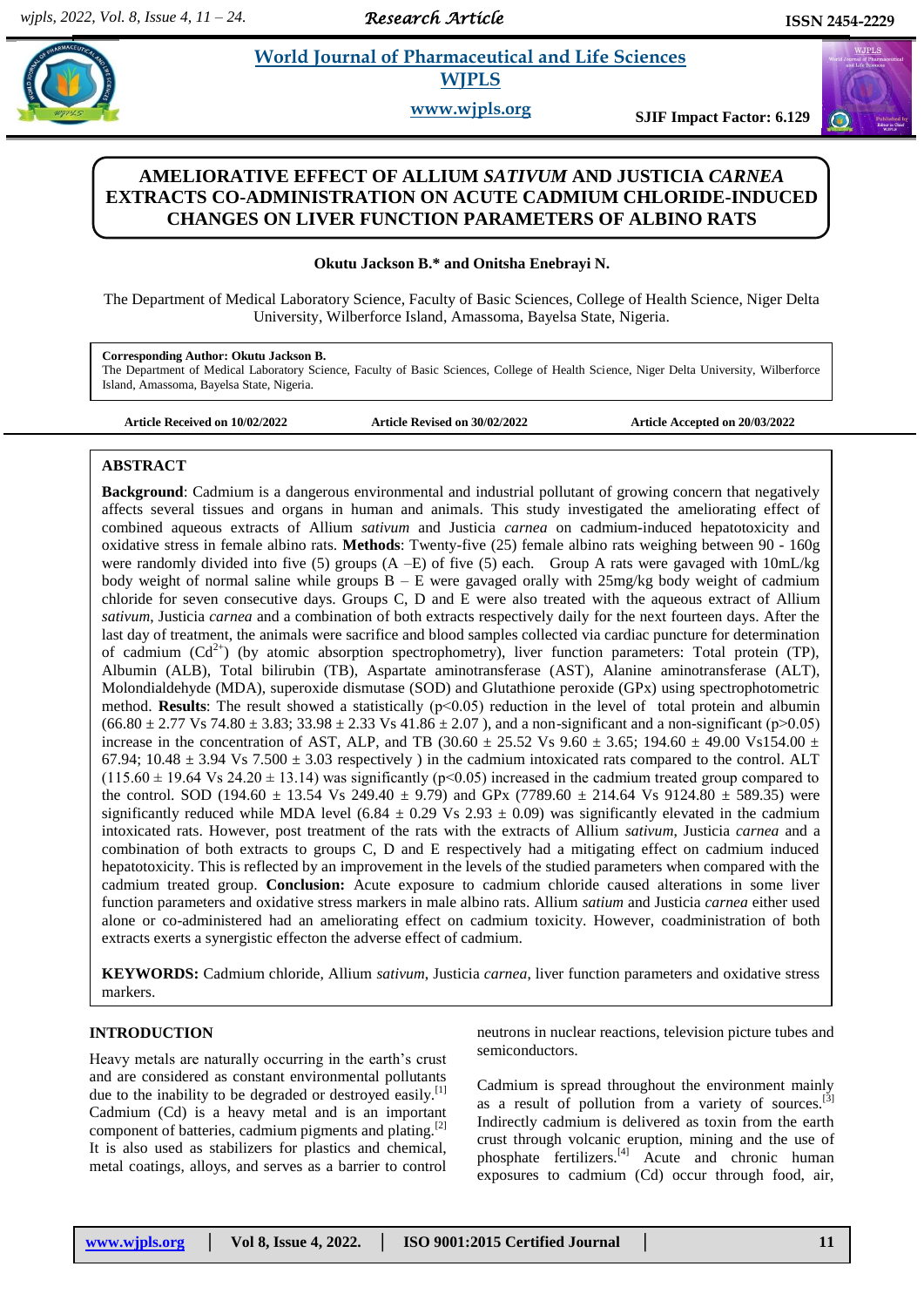water, industrial products and by occupational exposure.<sup>[5]</sup> Cadmium (Cd) exposure and its accumulation in mammalian systems may cause severe damage to the nervous and reproductive systems, gastrointestinal tract and mucous tissues.

Several ailments associated with cadmium toxicity include anaemia, osteoporosis, increased blood pressure, brain disorders, myocardial dysfunctions, proteinuria, pulmonary oedema and death,  $[6,7]$  skin related diseases, malfunctioning of foetus which includes ablephary, club foot, exencephaly, micrognathia, non-hypertrophic emphysema, irreversible renal tubular injury, eosinophilia, chronic rhinitis and microphthalmia,[8,9,10**]** In neonatal and adult animals, cadmium exposure has been observed to causes alterations in the neurotransmitter level of brain affecting behaviour the animals. Various studies suggest cadmium is neurotoxic but the exact mechanisms involved in the neurotoxicity are not well understood.[11]

The liver is a very important organ and it plays key roles in various metabolic pathways, such as detoxification process, breakdown of red blood cells and in the synthesis of proteins and hormones.<sup>[12]</sup> Although the liver is involved in these diverse metabolic pathways, it is still susceptive to a lot of injuries (from infections) and metabolic assaults (from toxic xenobiotics). These injuries and assaults manifest as liver damage and could progress to hepatic failure. Several researchers have investigated liver disease and hepatic failure.<sup>[13,14,15]</sup> It is reported that, exposure to chemicals (eg cadmium chloride) is one of the risk factors that may increase the chances of hepatic damage  $[16,17,18]$  The liver is the organ most sensitive to cadmium toxicity both through environmental and occupational sources of exposure. Cadmium exposure induces hepatotoxicity which depends on the amount and duration of exposure. The main mechanism in hepatotoxicity is considered to be caused primarily by the binding of cadmium to thiol groups in the mitochondria, leading to mitochondrial dysfunction and related injury.<sup>[19]</sup> The activities of serum ALT, AST and ALP enzymes and level of bilirubin are known to be the major indicators for evaluating the functional integrity of the liver.<sup>[1]</sup>

Cadmium exposure generates free radicals such as superoxide radicals, hydroxyl radicals and nitric  $oxide.$ <sup>[20]</sup> Liver, kidney and brain tissues are highly vulnerable to oxidative damage due to their high consumption of oxygen and poorly developed antioxidant defense mechanism.[21] Oxidative stress has been proposed as a method for cadmium toxicity in a number of tissues such as kidney, liver and brain.<sup>[22]</sup> Oxidative stress plays a major part in the development of chronic and degenerative ailments such as cancer, autoimmune disorders, rheumatoid arthritis, cataract, ageing, cardiovascular and degenerative disease.<sup>[23,24]</sup> Cadmium exerts its toxic effects via oxidative damage to cellular organelle by inducing the generation of

excessive reactive oxygen species (ROS) that results in the decrease in intracellular GSH content as it combines with thiol groups of enzymes involved in antioxidant mechanisms such as superoxide dismutase (SOD), catalase (CAT) and glutathione peroxidase (GPx) and exerts inhibitory effect on the activities of these antioxidants.<sup>[25,27]</sup> Cadmium has been reported to form cadmium-selenium complexes in the active centre of GPx and shows the inhibition of enzyme activity. The mitochondrial complex III of the electron transport chain has also been reported to be inhibited by Cd and increases production of ROS thereby damaging mitochondrial membrane.<sup>[28]</sup> Cadmium-induced oxidative stress could result in DNA damage or mutations, lipid peroxidation (LPO) and oxidation of proteins  $[29, 30]$ . Cadmium also inhibits the activity of antioxidant enzymes, such as catalase, manganesesuperoxide dismutase, and copper/zinc-dismutase.<sup>[31]</sup>

Medicinal plants have been documented as having beneficial properties for the management of various ailments. These plants have been demonstrated to possess phytochemicals which are the active components responsible for their pharmacological actions.<sup>[32]</sup> and secondary metabolites that can protect humans against diseases.[33] Allium *sativum* (garlic) and Justicia *carnea* are among such documented medicinal plants*.*

Allium *sativum* (garlic) contains several enzymes, amino acids, minerals such as selenium and organosulfur compounds which are responsible both for garlic"s pungent odour and its many medicinal properties <sup>[34].</sup> It is consumed as a spice because it has many health benefits due to the many diverse bioactive compounds it contains such as organic sulfides, saponins, phenolic compounds, and polysaccharides $^{[35,36]}$  Allicin is a sulfur-containing compound extracted from garlic with antioxidant properties<sup>[37]</sup> The antioxidants in garlic are responsible for the anti-thrombotic, hypo-cholesterolemic and antihypertensive properties<sup>[38]</sup> The bulb of garlic has been used as a carminative, anti-septic, expectorant, antihelmintic and diuretic.<sup>[39]</sup> It is also responsible for the cadioprotective, anticancer, anti-inflammatory, immunomodulatory, anti-diabetic, anti-obesity,and antibacterial properties of garlic.<sup>[40,41]</sup>

Justicia *carnea* is a flowering plant, widely distributed in various parts of Africa.<sup>[42]</sup> In Nigeria, the shrubs of  $J$ . *carnea* are grown around homes and in some cases are used for fencing. In the local parlance, Justicia *carnea* is called "hospital too far" in some parts of Nigeria. Traditionally, several species of Justicia are used in the management of inflammation, gastrointestinal disorders, respiratory tract infection, fever, pain, diabetes, diarrhea, liver diseases, rheumatism and arthritis.<sup>[43,44]</sup> The plant has been reported to also possess anti-inflammatory, anti-allergic, anti-tumoral, anti-viral and analgesic activities.<sup>[45]</sup> Most of the medicinal properties exhibited by the plant extracts are associated with their bioactive constituents mainly phenols and flavonoids.<sup>[46]</sup> It has also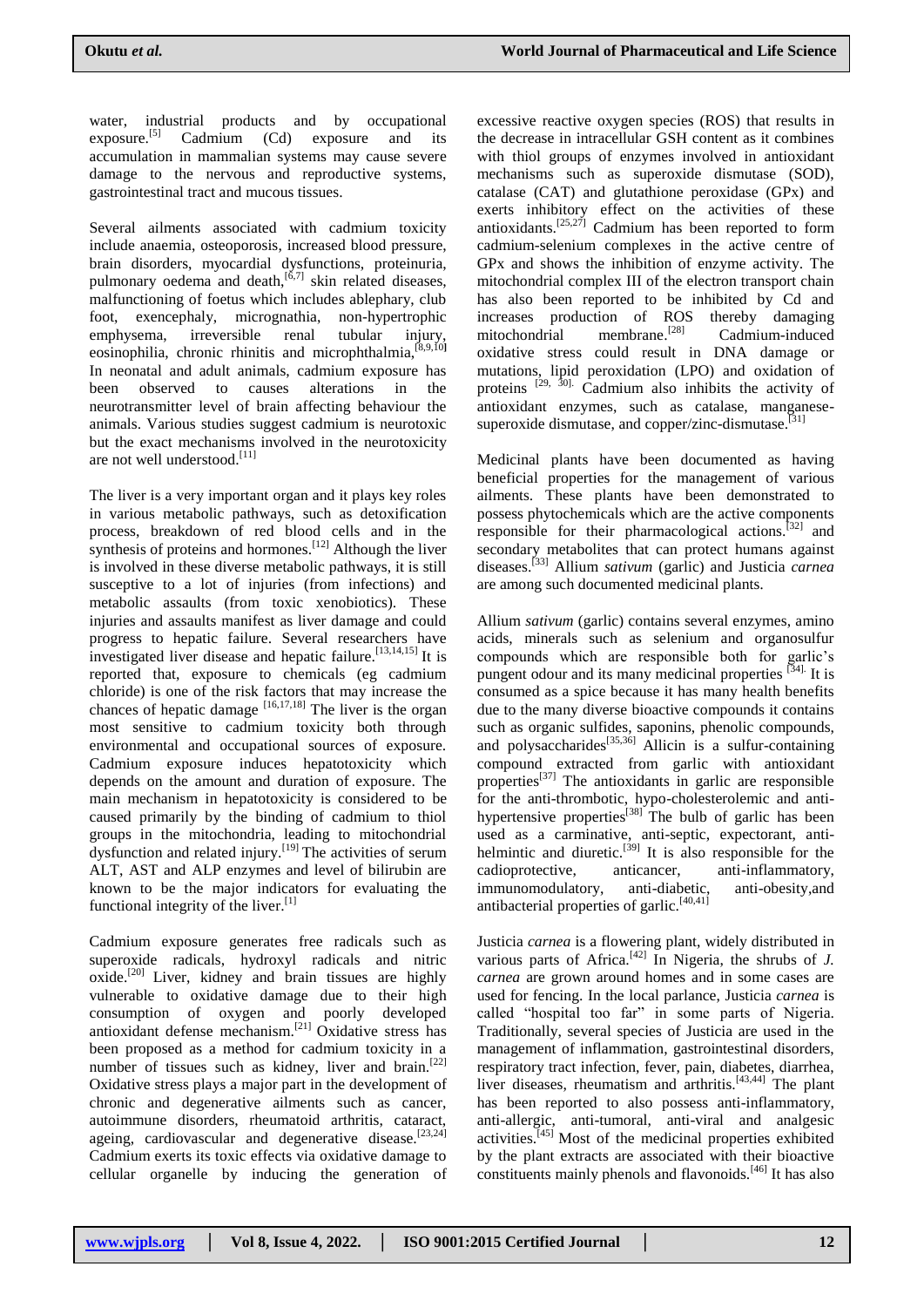been reported to be rich in both macronutrients and trace elements of which calcium and iron are in high quantity.<sup>[7]</sup> Cadmium mediates its toxicity by generation of reactive oxygen species leading to peroxidation and subsequently oxidative stress. Use of antioxidants has proven to be beneficial in ameliorating oxidative stress. The use of extracts from medicinal plants has been demonstrated to be effective in the treatment of several ailments associated with oxidative stress. Justicia *carnea* extract has been shown to possesses protective ability against cellular damages arising from free radicalmediated complications.<sup>[48]</sup> The bulbs of garlic have been investigated for its antioxidant potential in ameliorating cadmium induced hepatoxicity in previous studies in rats.[49] However, there is a dearth of literature on the effect of Justicia *carnea* and the combined effects of garlic and Justicia *carnea* in cadmium induced hepatotoxicity and oxidative stress in rats. This study therefore seeks to evaluate the protective the coadministration of Allium *sativum* and Justicia *carnea* on cadmium induced hepatotoxicity and oxidative stress in adult Wistar rats.

#### **MATERIALS AND METHOD**

#### **Management of Experimental Animals Chemical**

Cadmium chloride (Sigma Aldrich, USA) Reagent 1 (17.5% trichloroacetic acid) Reagent 2 (70% trichloroacetic acid) Reagent 3 (0.6% Thiobarbituric acid)

#### **Preparation of Aqueous Extract of Garlic (Allium**  *sativum***)**

Justicia *carnea* plant was collected from the botanical garden of the department of pharmacognosis in NDU, Amassoma. Fresh Allium *sativum* bulbs were purchased from the local market at Swali in Yenagoa, Bayelsa State Nigeria. The garlic aqueous extract was prepared as a modification of that according to the method of Ghiasi,<sup>[50]</sup> The bulbs were peeled to remove the scales. They were then washed with distilled water to remove any dirt that might be present. The water was allowed to drain off the bulbs. Thirty (50g) gram of garlic was crushed in a blender and added to 100 ml distilled water. The resultant homogenized mixture was filtered three times using a cheese cloth, and then centrifuged at 2,000 rpm for 10 minutes. The clear supernatant was quickly collected and kept in dark bottles. It was stored at 2 – 8°C in a refrigerator until used. Based on the weight of the starting material (50 g per 100 ml), the concentration of prepared garlic is considered to be 500 mg per ml.<sup>[50]</sup>

## **Preparation of Aqueous Extract of Justicia** *carnea*

Justicia *carnea* plant was collected from the botanical garden of the department of pharmacognosis in NDU, Amassoma. The leaves were plucked off from the stem of the plant and were washed with distilled water to remove any dirt that might be present. The water was allowed to drain off the leaves. The leaves were then cut into smaller pieces. Five-hundred (500g) gram of the

leaves were crushed in a blender and macerated in 750 ml distilled water. The resultant homogenized mixture was filtered three times using a cheese cloth, and then centrifuged at 3,000 rpm for 10 minutes. The supernatant was collected and stored at  $2 - 8$ <sup>o</sup>C in a refrigerator until used. The concentration of the Justicia *carnea* extract was calculated from the formula:

Concentration of the *Justicia carnea* extract = WL –WR VD

where

 $WL = Weight of fresh Leaves$ WR = Weight of leaves Residue after filtration VD =volume of distilled water used

## **Animal Treatment and Experimental Design**

All procedure for animal handling and treatment were approved by Ethics committee office of the Niger Delta University, Amassoma. Twenty-five adult female albino rats (*Rattus norvegicus*) (10weeks old) and weighing between 90-160g were procured from the animal house of the Department of pharmacology Niger Delta University, NDU, Amassoma. The rats were moved to the animal house of the department of Medical Laboratory Science, NDU, Amassoma in well aerated laboratory cages in a room under standard conditions of temperature range of  $25 \pm 5^{\circ}$ C and a 12/12 hours of light and dark schedule. The rats were allowed to acclimatize to the laboratory environment for a period of two (2) weeks before the commencement of the experimental protocol. The rats were randomly divided into five (5) groups (n=5/group) as follow:

**GROUP A**: Normal Control (NC): Rats were given 10mL/kg body weight normal saline daily for twenty-one days by oral gavage to reflect the effect of gavage on the animals

**GROUP B:** Positive Control (PC) - This comprised rats to which cadmium chloride (25mg/kg b wt) was administered by oral gavage for seven consecutive days.

**GROUP C**: The rats in this group were gavaged with cadmium chloride (25mg/kg b wt) for seven consecutive days and then followed by daily oral administration of Allium *sativum* (500mg/kg body weight/day) for the next 14 days.

**GROUP D:** The rats in this group were gavaged with cadmium chloride (25mg/kg b wt) for seven consecutive days and then followed by daily oral administration of Justicia *carnea* (496mg/kg body weight) for the next 14 days.

**GROUP E:** The rats in this group were gavaged with cadmium chloride (25mg/kg b wt) for seven consecutive days and then followed by daily oral administration of mixture of Allium *sativum* (500mg/kg body weight) and Justicia *carnea* (496mg/kg body weight) for the next 14 days.

## **Collection, Preparation and Preservation of Specimens Blood Samples for Biochemical Assays**

At the completion of the experiment, the rats were anaesthetized to death by inhalation with diethyl ether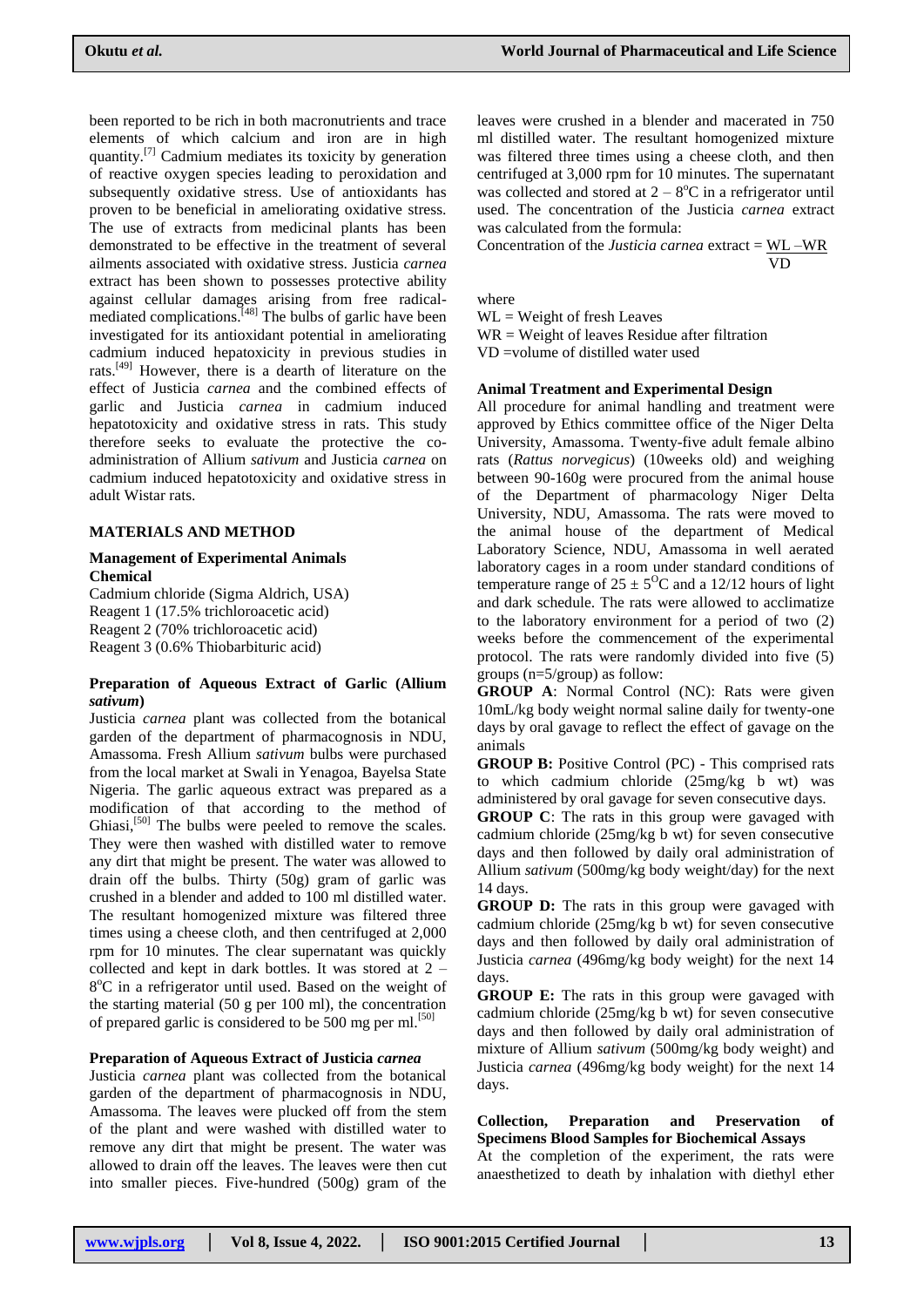and then sacrificed. Blood samples were collected via cardiac puncture from each anaesthetized rat into heparinized and plain sample containers. The heparinized blood was stored at  $2 - 8^{\circ}$ C and used for the estimation of cadmium. The blood in the plain glass tubes were allowed to cloth properly at room temperature and centrifuged at 3,000rpm for 5miutes to obtain serum. The clear serum was collected in sterilized disposable plastic tubes and stored at  $2 - 8$ <sup>o</sup>C until use. The serum was used for the assay of total protein, albumin, AST, ALT, ALP, TB, SOD, GPx and MDA. All analysis was carried out within a week of sample collection.

#### **Determination of Blood Cadmium**

This was determined by Atomic Absorption spectrophotometry as described by Anetor et al.<sup>[51]</sup>

## **Determination of Selected Biochemical Parameters**

The serum concentration of alanine aminotransferase (ALT), aspartate aminotransferase (AST), alkaline phosphatase (ALP), Total Bilirubin, albumin, SOD, and GPx were assayed using test kits manufactured by Randox Diagnostics, United Kingdom. Serum MDA was estimated using Analytical grade reagents.

**Estimation of Serum Total Protein:** The total protein concentration was determined using the method described by Lowry et al.[52] Principle**:** The cupric ions in the reagent react with peptide bonds in protein in an alkaline solution to produce a blue-violet or purple coloured complex. The absorbance of the colour is directly proportional to the concentration of protein in the sample and is measured in a spectrophotometer at a wavelength of 540nm. Briefly, 10ul of distilled water was dispensed into the test tube labeled blank, 10µl of the standard solution was pipetted into the test tube labeled standard, and 10µl of the sample was added to the sample test tube and 10µl of the quality control serum was added to the test tube labeled quality control. Then 500µl of Reagent was added to each of the four test tubes. The solution was mixed and incubated for 30min at room temperature. The absorbance of each tube was measured at a wavelength of 540 nm.

**Estimation of Serum Albumin:** The serum albumin content was determined according to the method of Doumas et al.,<sup>[53]</sup> Principle: The measurement of serum albumin is based on its quantitative binding to the indicator 3,3',5,5'-tetrabromo-m cresol sulphonephthalein (bromocresol green, BCG). The albumin-BCG-complex absorbs maximally at 578 nm. The absorbance being directly proportional to the concentration of albumin in the sample. Briefly, one hundred microlitter of distilled water, standard, quality control sera and test were dispensed into their respective tubes. Then three thousand microlitter of the bromocresol green (BCG) was added to each tube. The content of each tube was mixed and incubated for 5 minutes at  $+20$  to  $+25^{\circ}$ C. The absorbance of the sample (Asample) and the standard (Astandard) were measured against the reagent blank.

**Determination of Alanine Aminotransferase:** Alanine aminotransferase was determined according to the method described by Rietman-Frankiel,[54] Principle**:**  ALT catalyzes the amino conversion reaction between alanine and α-ketoglutaric acid to produce pyruvic acid and glutamic acid at pH 7.4 and 37. Then phenylhydrazine was added to form phenylhydrazone with pyruvic acid. Phenylhydrazone is reddish brown under alkaline conditions. ALT activity can be calculated by measuring the absorbance values at 510 nm. Briefly, 0.1 milliliters of sample was added to the test; 0.5 milliliters of reagent 1 was added to both the test and blank and 0.1ml of distilled water was added to the blank. The tubes were properly mixed and incubated for exactly 30min at  $37^{\circ}$ C. After incubation, 0.5ml of Reagent 2 was added to both test and blank. The content of both tubes was mixed and allowed to stand for 20min at  $20-25^\circ$ c. Five (5) mililiters of sodium hydroxide was then added to the tubes and mixed and the absorbance of sample (A<sub>sample</sub>) was read against the reagent blank after 5 minutes at 546 nm wavelength.

#### **Determination of Aspartate Aminotransferase.**

Alanine aminotransferase was determined according to the method described by Rietman-Frankiel, (54). Principle**:** AST/GOT enables alpha-ketoglutaric acid and aspartic acid to displace amino and keto groups to form glutamic acid and oxaloacetic acid. Oxaloaceticacids candecarboxylate itself to form Pyroracemic acid during the reaction. Pyroracemic acid reacted with 2,4 dinitrophenylhydrazine (DNPH) to form 2,4, dinitrophenylhydrazoneproducing reddish brown in alkaline solution. Measure the absorbace values and calculate the enzyme activity. In brief, 0.1 milliliters of sample was added to the test; 0.5 milliliters of reagent 1 was added to both the test and blank and 0.1ml of distilled water was added to the blank. The tubes were mixed properly and incubated for exactly 30min at  $37^{\circ}$ C. After incubation, 0.5ml of Reagent 2 was added to both test and blank. The content of each tube was mixed and allowed to stand for 20min at  $20 - 25^{\circ}$ C. 5mililitersof sodium hydroxide was then added to the tubes and mixed and the absorbance of sample (Asample) was read against the reagent blank after 5 minutes at 546 nm wavelength.

**Determination of Alkaline Phosphatase:** The method of Bowers and McComb's Method.<sup>[55]</sup> was employed for the determination of serum Alkaline Phosphatase. Principle: Alkaline phosphatase in the sample catalyzes the hydrolysis of colorless p-nitrophenyl phosphate (p-NPP) to give p-nitrophenol and inorganic phosphate. At the pH of the assay (alkaline), the p-nitrophenol is in the yellow phenoxide form. The rate of absorbance increase at 404 nm is directly proportional to the alkaline phosphatase activity in the sample. Briefly, 10 microliters of the serum samples were added to the test tubes and 500 microliters of alkaline phosphatase working reagent was added to the test tubes, mixed and read immediately at 405nm wavelength.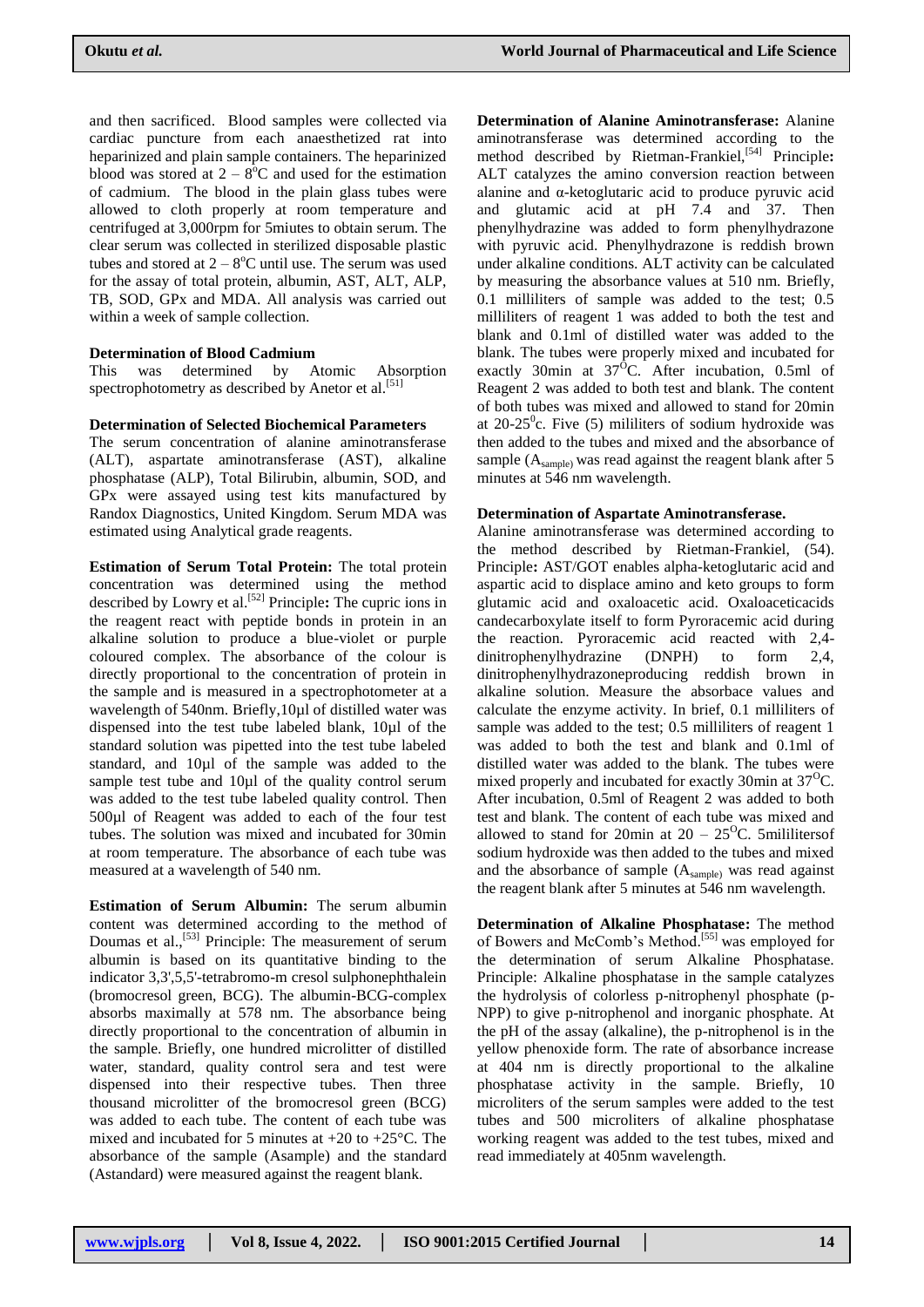**Estimation of Total Bilirubin:** Total bilirubin concentration was estimated using the method described by Jendrassik-Grof's.<sup>[56]</sup> Principle: The total bilirubin concentration is determined in presence of caffeine by the reaction with diazotized sulphanilic acid to produce an intensely coloured diazo dye  $(560 - 600)$ m). The intensity of colour formed by this dye is proportional to the concentration of total bilirubin. Briefly, 200 microliters of reagent 1 was added to both the test and blank and 10 microliters of reagent 2 was added to the test only; 1000 microliters of reagent 3 was added to the test and blank and 200 microliters of the sample was also added to both test and blank. The tubes were mixed properly and incubated for 10 minutes at  $20-25^{\circ}$ C. After the incubation, 1000 microliters of reagent 4 was added to the test and blank; the tubes were mixed properly and incubated at  $20-25^{\circ}$ C for exactly 5 minutes. The absorbance of sample (Asample) was read against the sample blank at 578 nm wavelength.

## **Measurement of Antioxidant Enzymes and Malondialdehyde**

The activity of the superoxide dismutase (SOD) was measured by method of Yi-Sun et  $al$ ,  $[57]$  glutathione peroxidase (GPx) by Paglia and Valentine (58) and MDA by Yoshika et al.<sup>[59]</sup> The enzyme levels were determined using commercial test kits according to the manufacturer' instructions.

**Estimation of superoxide dismutase (SOD)**: SOD activity was assayed according to the method of Yi-Sun et al.<sup>[57]</sup> In this method, xanthine-xanthine oxidase system was used to generate a superoxide flux, and nitroblue tetrazolium (NBT) was used as an indicator of superoxide production. SOD activity was then measured by the degree of inhibition of the reaction unit of enzyme provides 50% inhibition of NBT reduction. The enzyme activity was expressed as U/ml**.**

#### **Estimation of superoxide dismutase (SOD)**

SOD activity was assayed according to the method of Yi-Sun et al.<sup>[57]</sup> Principle: In this method, xanthine-xanthine oxidase system was used to generate a superoxide flux, and nitroblue tetrazolium (NBT) was used as an indicator of superoxide production. SOD activity was then measured by the degree of inhibition of the reaction unit of enzyme provides 50% inhibition of NBT reduction. The enzyme activity was expressed as U/ml. Xanthine ad xanthine oxidase generate super oxide radicals which reacts with 2-(4-iodophenyl)-3-(4-nitrophenol)- 5-phenyl tetrazolium chloride (I..N.T) to form a red formazan dye. The super oxide dismutase activity is the measured by the degree of inhibition of this reaction. One unit of SOD is that which causes a 50% inhibition of the rate of reaction of INT uder the conditions of the assay. Three test tubs were labeled as "Ransod sample diluents", "Standard", and "diluted sample. Fifty microlitres (50µl) of each of "Ransod sample diluents", "Standard, and 'diluted sample'' were dispensed into their respective tube. One thousand and seven hundred microliters

(1,700µl) of the mixed substrate was added to all the tubes. The content of each tube was well mixed and two hundred and fifty microliters (250µl) Xanthine oxidase was then added to all the tubes. The tubes were mixed again and the initial absorbance  $(A<sub>1</sub>)$  was read after 30 seconds. The final absorbance  $(A_2)$  of the tubes were read after 3 minutes. The absorbance was measured at a wavelength of 505nm. The activity of SOD was then calculated from the formula below:

## **Calculation**

A/min of standard/sample =  $(\Delta A2 - A1)$  3 **Calculation of % i**n**hibitio**n Standard =  $100 - (\Delta \underline{A}_{std/min} X 100)$  $(A_{SI}/min)$ Sample =  $100 - (A_{std/min} X 100)$  $(A_{SI}/min)$ 

**Estimation of Glutathione peroxidase:** Glutathione peroxidase is by the method according to Paglia and Valentine (58). The principle is based on the fact that GPx catalyse the oxidation of glutathione by cumene hydroperoxide. In the presence of glutathione reductase and nicotinamide adenine dinucleotidephosphate (NADPH), the oxidized glutathione was immediately converted to the reduced form with concomitant oxidation of NADPH to NADP<sup>+</sup>. Briefly, 10µL of the haemolysate was mixed with 500 $\mu$ L of reagent R1 and 20µL cumene R2. The absorbance was the measured at 340nm and the GPx activity was calculated as state in the manufacturer's instruction (Ransel –Randox Lab Antrim, UK). The enzyme activity was expressed as U/ml.

**Determination Malondialdehyde:** Lipid peroxidation products were measured as an index of MDA production, in blood by the method of Shah and Walker's [59]. Principle: Malondialdehyde in serum was separated and determined as conjugate with TBA. Serum proteins were precipitated by TCA and then removed by centrifugation. The MDA – TBA complex was measured at 534 nm. Briefly, 2 test tubes (18 x 150 mm Pyrex) were labeled as test and blank. 1ml of the serum was added into the tube labeled test and 1ml distilled water into the tube labeled blank. 1ml each of reagent 1, 2, and 3 were added to both the blank and test and mixed. The tubes were incubated in boiling bath for 15 minutes, allowed to cool, at room temperature for 20 minutes. Then the tubes were centrifuged at 2000 rpm for 15 minutes and the supernatant layer was read at 534 nm. The concentration of MDA (nmol/ml) was calculated by using the following formula:

Concentration of the test= Abs (test) –Abs (blank) / 1.56 x 1000000

#### **Statistical Analysis**

Graph pad prison 5.0 statistical software version and microsoft excel 2003 was used. Data obtained were presented in tables as mean and standard deviation (Mean ±SD). Comparison of result between control and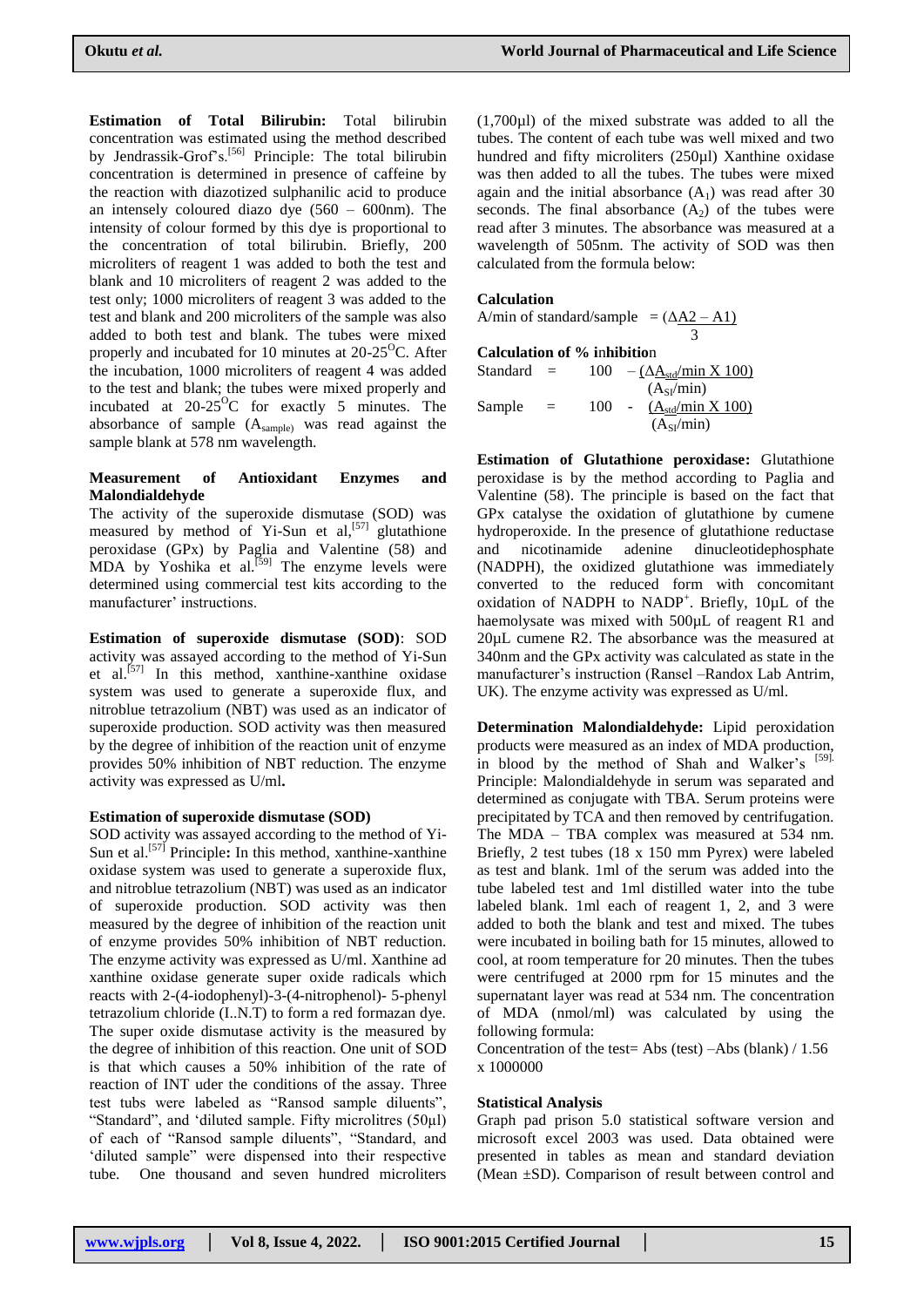test was done using student"s t-test and all post hoc testing were done using Bonferroni multiple comparison. Level of significance was determined at a probability level of  $p < 0.05$ . All post hoc testing were done using Bonferroni multiple comparison.

## **RESULTS**

Table 4.1 shows the effect of cadmium on some liver function parameters following acute exposure (7days) to cadmium chloride in adult female albino rats. There was a significant reduction in the serum levels of total protein and albumin in the cadmium intoxicated rats compared with the control group (74.80  $\pm$  3.83 Vs 66.80  $\pm$  2.77 and  $41.86 \pm 2.07$  Vs33.98  $\pm$  2.33 respectively). Serum AST, ALP and TB were nonsignificantly  $(p>0.05)$  elevated and ALT was significantly (p˂0.05) increased in the cadmium group compared with the control group. The cadmium concentration was found to significantly (*P*<0.00) elevated in the cadmium poisoned group when compared with the control  $(0.01 \pm 0.01 \text{Vs } 0.16 \pm 0.03)$ .

Table 4.2 showed some selected serum liver function parameters on acute exposure to cadmium chloride in adult Albino rats and later treated with garlic bulb extract. There was a significant increase in the concentration of ALT and nonsignificant increase in AST, ALP and TB compared with their respective control group. Post treatment with the garlic extract resulted in significant reduction elevation in the levels of serum total protein and albumin to near normal. The serum enzymes ALT, AST and ALP were found to be elevated in the cadmium treated group. Post administration of the garlic extract caused a significant reduction in ALT concentration and a nonsignificant reduction in the ALP and AST levels. TB was also elevated in the cadmium group. The concentration of total bilirubin was restored upon garlic administration. Also, garlic administration caused a significant reduction in cadmium level in the garlic treated rats.

Table 4.3 represented the effect of cadmium chloride and Justicia *carnea* on some selected biochemical parameters of adult Albino rats on acute exposure to cadmium chloride. The result showed significant increase in total protein and albumin; and a nonsignificant reduction in ALP, AST and TB. ALT was significantly reduced. Post treatment with Justicia *carnea* extract showed a nonsignificant reduction in the levels of TB, ALP and

AST, and a significant decrease in ALT. The Justicia *carnea* extract also restored the levels of total protein and albumin to near normal. The blood cadmium concentration was also significantly reduced by the Justicia *carnea* extract.

Table 4.4 showed the effect of cadmium chloride and a mixture of garlic and Justicia *carnea* on some liver function parameter on acute exposure to cadmium chloride. The result revealed a reduction in serum total protein and albumin in the cadmium intoxicated. Serum AST, ALP, AST and TB were elevated by cadmium toxicity. Post treatment with the plant extract caused a reduction in the levels of serum AST, ALP, AST and TB to near normal. The total protein and albumin levels were found to be improved.

Table 4.5 represents the effect of acute cadmium exposure on some oxidative stress parameter in the control (group A) rats and the cadmium treated rats (group B). There was a significant reduction in the activities of SOD and GPx. The MDA levels was also significantly elevated in the cadmium group B compared to the control group A.

Table 4.6 showed the effect of cadmium and Allium sativum (garlic) on the activities of some antioxidants in acute cadmium exposure in rats. SOD and GPx activities were significantly increased post treatment of the rats with garlic when compared with the cadmium treated (group C Vs group B). There is a significant elevation in MDA concentration in the cadmium treated group B compare with the control group A.

Table 4.7 shows the effect of cadmium and Justicia *carnea* on some oxidative stress parameters in albino rats. there effect of the Justicia *carnea* resulted in a significant elevation in the activities of the studied antioxidants in group D compared with the cadmium treated group A rats.

Table 4.8 shows the effect of cadmium chloride and Allium *sativum* plus Justicia *carnea* extract on selected oxidative stress parameters upon acute exposure to cadmium. SOD, GPx and MDA were significantly elevated in the Justicia *carnea* and garlic treated groups compared with the cadmium treated group.

**Table 4.1: Toxicological Assessment of Oral Cadmium Poisoning on Some Liver Parameters in Adult Albino Rats on Acute Exposure to Cadmium Chloride.**

| <b>Parameters (Units)</b> | GPA                | GPB                | t statistic | <i>p</i> value | <b>Remark</b> |
|---------------------------|--------------------|--------------------|-------------|----------------|---------------|
| ALP (IU/I)                | $154.00 \pm 67.94$ | $194.60 \pm 49.00$ | $-1.08$     | .31            | <b>NS</b>     |
| $TB$ (mg/dl)              | $7.500 \pm 3.03$   | $10.48 \pm 3.94$   | $-1.34$     | .22            | <b>NS</b>     |
| $ALT$ (IU/I)              | $24.20 \pm 13.14$  | $115.60 \pm 19.64$ | $-8.65$     | .00.           | S             |
| <b>AST (IUI/I)</b>        | $9.60 \pm 3.65$    | $30.60 \pm 25.52$  | $-1.82$     | .14            | <b>NS</b>     |
| TP(g/l)                   | $74.80 \pm 3.83$   | $66.80 \pm 2.77$   | 3.78        | .01            | S             |
| ALB(g/I)                  | $41.86 \pm 2.07$   | $33.98 \pm 2.33$   | 5.65        | .00            | S             |
| $CAD$ ( $\mu$ g/dl)       | $0.01 \pm 0.01$    | $0.16 \pm 0.03$    | $-10.79$    | .00            | S             |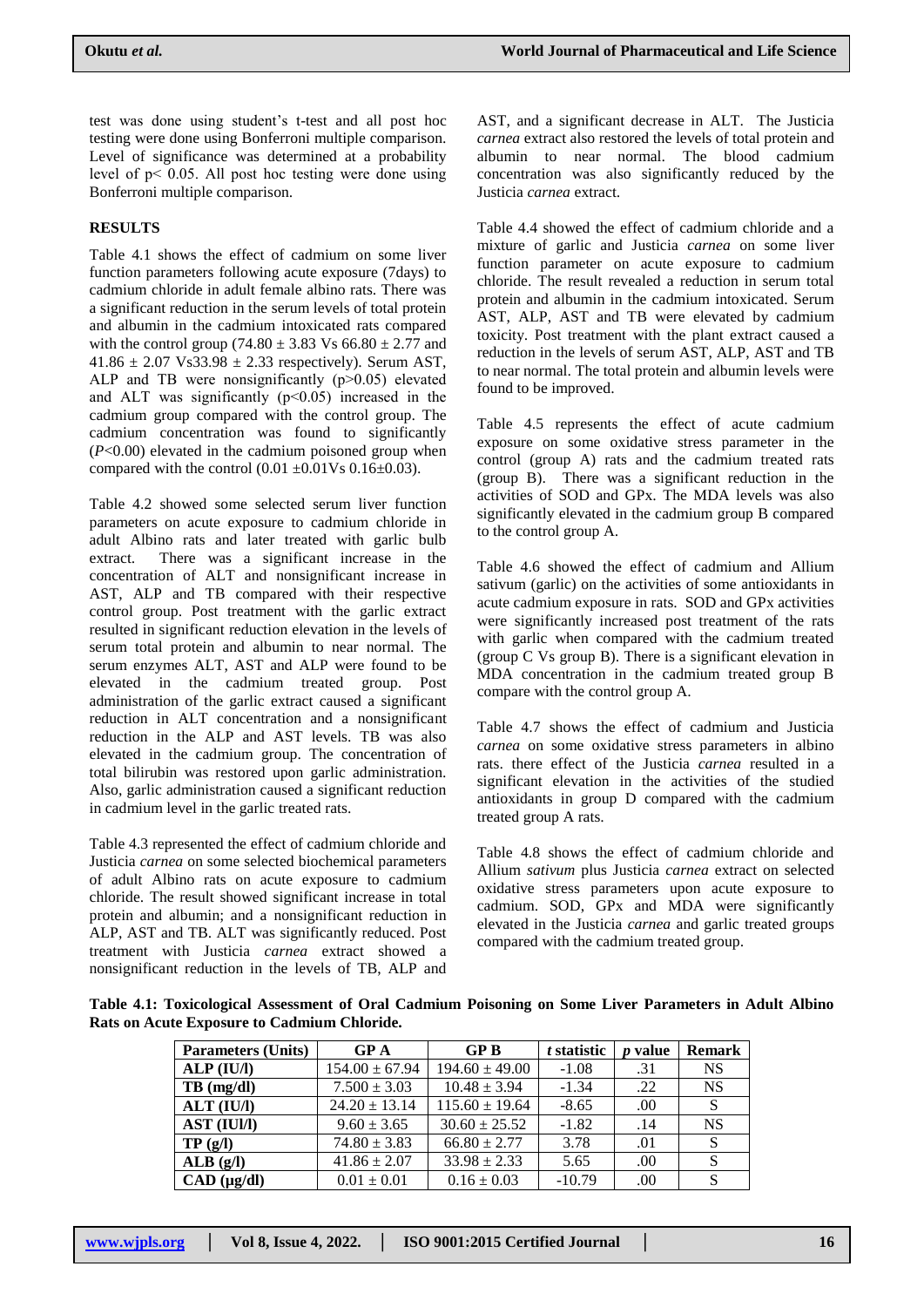*Key*: GP A = Negative Control, GP B = Pb treated, ALP = alkaline phosphatase, TB = total bilirubin, ALT = alanine transaminase,  $AST =$  aspartate aminotransferase,  $TP =$  total protein,  $ALB =$  albumin,  $CAD =$  cadmium,  $NS =$  Not Significant,  $S =$  Significant.

| <b>Parameters (Units)</b> | GPA                            | GPB                           | GPC                        | <i>F</i> statistic | <i>p</i> value | <b>Remark</b> |
|---------------------------|--------------------------------|-------------------------------|----------------------------|--------------------|----------------|---------------|
| ALP (IU/I)                | $154.00 \pm 67.94$             | $194.60 \pm 49.00$            | $160.20 \pm 71.27$         | 0.59               | .57            | <b>NS</b>     |
| $TB$ (mg/dl)              | $7.500 \pm 3.03$               | $10.48 \pm 3.94$              | $8.56 \pm 5.97$            | 0.57               | .58            | <b>NS</b>     |
| $ALT$ (IU/I)              | $24.20 \pm 13.14$ <sup>a</sup> | $115.60 \pm 19.64^{\beta}$    | $88.00 \pm 19.63^{\gamma}$ | 34.92              | .00            |               |
| <b>AST (IUI/I)</b>        | $9.60 \pm 3.65$                | $30.60 \pm 25.52$             | $16.20 \pm 1 + 9.02$       | 1.69               | .23            | <b>NS</b>     |
| TP(g/l)                   | $74.80 \pm 3.83^{\circ}$       | $66.80 \pm 2.77$              | $69.80 \pm 3.42$           | 7.19               | .01            |               |
| ALB(g/I)                  | $41.86 \pm 2.07$ <sup>n</sup>  | $33.98 \pm 2.33$ <sup>®</sup> | $38.84 \pm 3.29$           | 11.53              | .00            |               |
| $CAD$ ( $\mu$ g/dl)       | $0.01 \pm 0.01$ <sup>=</sup>   | $0.16 \pm 0.03$               | $0.10 \pm 0.06$            | 19.26              | .00            |               |

**Table 4.2: Effect of Cadmium and Allium Sativum on Some Liver Function Parameters on Acute Exposure to Cadmium Chloride in Albino Rats.**

*Key*: GP A = Negative Control, GP B = Pb treated, GP C = Vitamin E treated, ALP = alkaline phosphatase, TB = total bilirubin,  $ALT =$  alanine transaminase,  $AST =$  aspartate aminotransferase,  $TP =$  total protein,  $ALB =$  albumin,  $CAD =$ cadmium,  $NS = Not Significant$ ,  $S = Significant$ . All post hoc testing were done using Bonferroni multiple comparison.  $\text{``Significant difference observed in ALT concentration between GP A and GP B, } p = .00$ .  $\text{``Significant difference}$ observed in ALT concentration between GP B and GP C,  $p = .01$ . *Significant difference observed in ALT* concentration between GP C and GP A,  $p = .00$ . <sup>§</sup>Significant difference observed in TP concentration between GP A and GP B,  $p = .01$ . <sup>n</sup>Significant difference observed in ALB concentration between GP A and GP B,  $p = .00$ .  $\textdegree$ Significant difference observed in ALB concentration between GP B and GP C,  $p = .04$ .  $\textdegree$ Significant difference observed in CAD concentration between GP A and GP B,  $p = .00$ . <sup>*x*Significant difference observed in CAD</sup> concentration between GP C and GP A,  $p = .01$ .

**Table 4.3: Effect of Cadmium chloride and Justicia** *carnea* **on Some Liver Function Parameters in Acute Exposure to Cadmium Chloride in Albino Rats.**

| <b>Parameters (Units)</b> | $\bf{G}P\bf{A}$               | GPB                | <b>GPD</b>                    | <i>F</i> statistic | value<br>$\boldsymbol{n}$ | <b>Remark</b> |
|---------------------------|-------------------------------|--------------------|-------------------------------|--------------------|---------------------------|---------------|
| ALP (IU/l)                | $154.00 \pm 67.94$            | $194.60 \pm 49.00$ | $171.20 \pm 35.93$            | 0.75               | .49                       | <b>NS</b>     |
| $TB$ (mg/dl)              | $7.500 \pm 3.03$              | $10.48 \pm 3.94$   | $8.94 \pm 4.11$               | 0.80               | .47                       | <b>NS</b>     |
| ALT (IU/I)                | $24.20 \pm 13.14^{\circ}$     | $115.60 \pm 19.64$ | $52.40 \pm 35.93$             | 17.76              | .00.                      |               |
| AST (IUI/I)               | $9.60 \pm 3.65$               | $30.60 \pm 25.52$  | $18.00 \pm 26.05$             | 1.25               | .32                       | <b>NS</b>     |
| TP(g/l)                   | $74.80 \pm 3.83^8$            | $66.80 \pm 2.77$   | $68.00 \pm 4.12$              | 7.09               | .01                       |               |
| ALB $(g/l)$               | $41.86 \pm 2.07$ <sup>n</sup> | $33.98 \pm 2.33$   | $37.38 \pm 1.79$ <sup>®</sup> | 18.11              | .00                       |               |
| $CAD$ ( $\mu$ g/dl)       | $0.01 \pm 0.01$ <sup>=</sup>  | $0.16 \pm 0.03$    | $0.13 \pm .02^x$              | 66.43              | .00                       |               |

*Key*:  $\overline{GP}$  A = Negative Control,  $\overline{GP}$  B = Pb treated,  $\overline{GP}$  C = Vitamin E treated,  $\overline{ALP}$  = alkaline phosphatase,  $\overline{TB}$  = total bilirubin,  $ALT =$  alanine transaminase,  $AST =$  aspartate aminotransferase,  $TP =$  total protein,  $ALB =$  albumin,  $CAD =$ cadmium,  $NS = Not Significant$ ,  $S = Significant$ . All post hoc testing were done using Bonferroni multiple comparison.  $\text{``Significant difference observed in ALT concentration between GP A and GP B, } p = .00$ .  $\text{``Significant difference}$ observed in ALT concentration between GP B and GP D,  $p = .01$ . <sup> $\delta$ </sup>Significant difference observed in TP concentration between GP A and GP B,  $p = .01$ . *N*Significant difference observed in TP concentration between GP D and GP A,  $p =$ .04.  $\text{``Significant difference observed in ALB concentration between GP A and GP B, } p = .00. \text{``Significant difference}$ observed in ALB concentration between GP D and GP A,  $p = .02$ . <sup>5</sup>Significant difference observed in CAD concentration between GP A and GP B,  $p = 0.00$ . *Z*Significant difference observed in CAD concentration between GP D and GP A,  $p = .00$ .

**Table 4.4: Effect of Cadmium chloride and Allium** *sativum* **plus Justicia** *carnea* **on Some Liver Function Parameters on Acute Exposure to Cadmium Chloride in Albino Rats.**

| <b>Parameters (Units)</b> | GPA                            | GPB                                            | <b>GPE</b>         | <i>F</i> statistic | <i>v</i> value | <b>Remark</b> |
|---------------------------|--------------------------------|------------------------------------------------|--------------------|--------------------|----------------|---------------|
| ALP (IU/I)                | $154.00 \pm 67.94$             | $194.60 \pm 49.00$                             | $157.00 \pm 39.25$ | 0.90               | .43            | <b>NS</b>     |
| $TB \text{ (mg/dl)}$      | $7.500 \pm 3.03$               | $10.48 \pm 3.94$                               | $7.22 \pm 3.83$    | 1.24               | .32            | <b>NS</b>     |
| ALT (IU/l)                | $24.20 \pm 13.14$ <sup>a</sup> | $115.60 \pm 19.64^{\beta}$                     | $58.80 \pm 30.96$  | 21.05              | .00            |               |
| AST (IU/I)                | $9.60 \pm 3.65$                | $30.60 \pm 25.52$                              | $9.80 \pm 12.56$   | 2.66               | .11            | <b>NS</b>     |
| TP(g/l)                   | $74.80 \pm 3.83$               | $66.80 \pm 2.77$                               | $70.40 \pm 12.34$  | 1.38               | .29            | <b>NS</b>     |
| ALB(g/l)                  | $41.86 \pm 2.07$ <sup>n</sup>  | $33.98 \pm 2.33$                               | $39.59 \pm 0.79$   | 23.85              | .00            |               |
| $CAD$ ( $\mu$ g/dl)       | $0.01 \pm 0.01$ <sup>=</sup>   | $0.16 \pm 0.03$ <sup><math>\gamma</math></sup> | $0.09 \pm 0.06x$   | 21.85              | .00            |               |

*Key*: GP A = Negative Control, GP B = Pb treated, GP C = Vitamin E treated, ALP = alkaline phosphatase, TB = total bilirubin, ALT = alanine transaminase, AST = aspartate aminotransferase, TP = total protein, ALB = albumin, CAD =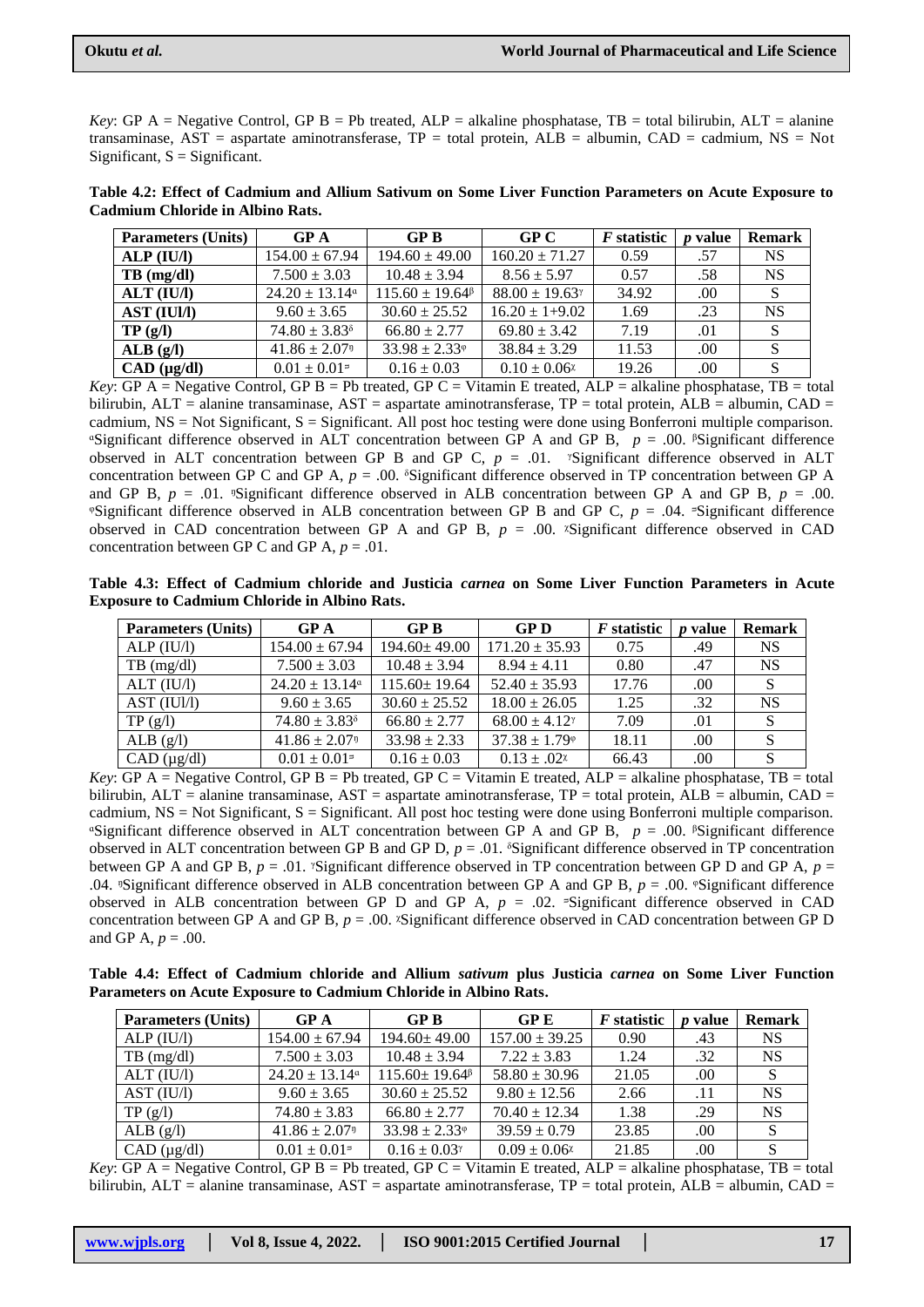cadmium, NS = Not Significant, S = Significant. All post hoc testing were done using Bonferroni multiple comparison.  $\text{``Significant difference observed in ALT concentration between GP A and GP B, } p = .00$ .  $\text{``Significant difference}$ observed in ALT concentration between GP B and GP E,  $p = .01$ . <sup>n</sup>Significant difference observed in ALB concentration between GP A and GP B,  $p = 0.00$ . <sup>o</sup>Significant difference observed in ALB concentration between GP B and GP E,  $p = .00$ . Significant difference observed in CAD concentration between GP A and GP B,  $p = .00$ . *N*Significant difference observed CAD concentration between GP B and GP E,  $p = .04$ . *N*Significant difference observed in CAD concentration between GP E and GP A,  $p = .01$ .

**Table 4.5: Toxicological Assessment of Oral Cadmium Poisoning on Some Oxidative stress Parameters in Adult Albino Rats on Acute Exposure to Cadmium Chloride.**

| GP A                 | GP B                 | t statistic | <i>p</i> value | Remark |
|----------------------|----------------------|-------------|----------------|--------|
| $249.40 \pm 9.79$    | $194.60 \pm 13.54$   | 7.34        | .000           |        |
| $9124.80 \pm 589.35$ | $7789.60 \pm 214.64$ | 4.76        | .001           |        |
| $2.93 \pm 0.09$      | $6.84 \pm 0.29$      | $-28.94$    | 000            |        |
|                      |                      | - - - - -   | .              |        |

*Key*: GP  $\overline{A}$  = Negative Control, GP  $\overline{B}$  = Cadmium treated, SOD = Superoxide dismutase, GPx = Glutathione peroxidase,  $MDA = Malondialdehyde, NS = Not Significant, S = Significant.$ 

**Table 4.6: Effect of Cadmium and Allium Sativum on Some Oxidative Stress Parameters on Acute Exposure to Cadmium Chloride in Albino Rats.**

| <b>Parameters (Units)</b> | GP A                           | GP B                                             | GP C                 | <i>F</i> statistic | <i>p</i> value | Remark |
|---------------------------|--------------------------------|--------------------------------------------------|----------------------|--------------------|----------------|--------|
| $SOD$ (U/mL)              | $249.40 \pm 9.79$ <sup>a</sup> | $194.60 \pm 13.54$ <sup><math>\beta</math></sup> | $215.40 \pm 6.19$    | 36.17              | .000           |        |
| GPX(U/L)                  | $9124.80 \pm 589.35$ °         | $7789.60 \pm 214.64$ <sup>=</sup>                | $8798.80 \pm 319.10$ | 14.68              | .001           |        |
| $MDA$ (nmol/mL)           | $2.93 \pm 0.09^*$              | $6.84 \pm 0.29$ <sup>m</sup>                     | $3.88 \pm 0.20$      | 481.35             | .000           |        |

*Key*: GP A = Negative Control, GP B = Cadmium treated, GP C = Garlic treated, SOD = Superoxide dismutase, GPx = Glutathione peroxidase, NS = Not Significant, S = Significant. All *post hoc* testing were done using Bonferroni multiple comparison.  $\text{``Significant difference observed in the SOD concentration between GP A and GP B, } p = .000$ . <sup>*B*</sup>Significant difference observed in the SOD concentration between GP B and GP C,  $p = .023$ . <sup>*S*</sup>Significant difference observed in the SOD concentration between GP C and GP A,  $p = .001$ . <sup>©</sup>Significant difference was observed in the GPx concentration between GP A and GP B,  $p = .001$ . <sup> $\sigma$ </sup>Significant difference observed in the GPx concentration between GP B and GP C,  $p = .006$ .  $\sqrt[8]{S}$ Significant difference was observed in the MDA concentration between GP A and GP B, p  $= .000$ . *''*Significant difference was observed in the MDA concentration between GP B and GP C,  $p = .000$ . *Significant* difference was observed in the MDA concentration between GP C and GP A,  $p = .000$ .

**Table 4.7: Effect of Cadmium chloride and Justicia** *carnea* **on Some Liver Function Parameters in Acute Exposure to Cadmium Chloride in Albino Rats.**

| <b>Parameters (Units)</b> | GP A                           | GP B                                             | GP D                       | <i>F</i> statistic | <i>p</i> value | Remark |
|---------------------------|--------------------------------|--------------------------------------------------|----------------------------|--------------------|----------------|--------|
| $SOD$ (U/mL)              | $249.40 \pm 9.79$ <sup>a</sup> | $194.60 \pm 13.54$ <sup><math>\beta</math></sup> | $217.00 \pm 14.40^{\circ}$ | 23.40              | .000           |        |
| GPX(U/L)                  | $9124.80 + 589.35$             | $7789.60 \pm 4.64$ <sup>=</sup>                  | $8637.80 \pm 386.53$       | 12.62              | 001            |        |
| MDA(nmol/mL)              | $2.93 \pm 0.09^*$              | $6.84 \pm 0.29$                                  | $3.93 \pm 0.12$            | 587.00             | 000            |        |

*Key*: GP A = Negative Control, GP B = cadmium treated, GP D = *Justicia carnea* treated, SOD = Superoxide dismutase, GPx = Glutathione peroxidase, NS = Not Significant, S = Significant. All *post hoc* testing were done using Bonferroni multiple comparison.  $\text{``Significant difference observed in SOD concentration between GP A and GP B, } p =$ .000. <sup>*S*</sup>Significant difference observed in SOD concentration between GP B and GP D,  $p = .050$ . <sup>*S*</sup>Significant difference observed in the SOD concentration between GP D and GP A,  $p = .005$ . <sup>®</sup>Significant difference observed in the GPx concentration between GP A and GP B,  $p = .001$ . Significant difference was observed in the GPx concentration between GP B and GP D,  $p = 0.025$ . <sup>\*</sup>Significant differences were observed across all pairwise comparison of MDA concentration,  $p = .000$  each.

**Table 4.8: Effect of Cadmium chloride and Allium** *sativum* **plus Justicia** *carnea* **on Some oxidative Stress Parameters on Acute Exposure to Cadmium Chloride in Albino Rats.**

| <b>Parameters (Units)</b> | GP A                           | GP B                              | GP E                                            | <i>F</i> statistic | <i>n</i> value | <b>Remark</b> |
|---------------------------|--------------------------------|-----------------------------------|-------------------------------------------------|--------------------|----------------|---------------|
| $SOD$ (U/mL)              | $249.40 \pm 9.79$ <sup>a</sup> | $194.60 \pm 13.54$                | $213.80 \pm 9.88$ <sup><math>\beta</math></sup> | 30.78              | .000           |               |
| GPx (U/L)                 | $9124.80 + 589.35$             | $7789.60 \pm 214.64$ <sup>=</sup> | $8555.00 \pm 300.33$                            | 13.92              | .001           |               |
| $MDA$ (nmol/mL)           | $2.93 \pm 0.09^*$              | $6.84 \pm 0.29$                   | $3.79 \pm 0.28$                                 | 377.43             | .000           |               |

*Key*: GP A = Negative Control, GP B = cadmium treated, GP E = Garlic + *Justicia carnea* treated, SOD = Superoxide dismutase, GPx = Glutathione peroxidase, NS = Not Significant, S = Significant. All *post hoc* testing were done using Bonferroni multiple comparison. <sup>a</sup>Significant difference observed in the SOD concentration between GP A and GP B, *p* 

| www.wipls.org | Vol 8. Issue 4, 2022. | ISO 9001:2015 Certified Journal |  |
|---------------|-----------------------|---------------------------------|--|
|---------------|-----------------------|---------------------------------|--|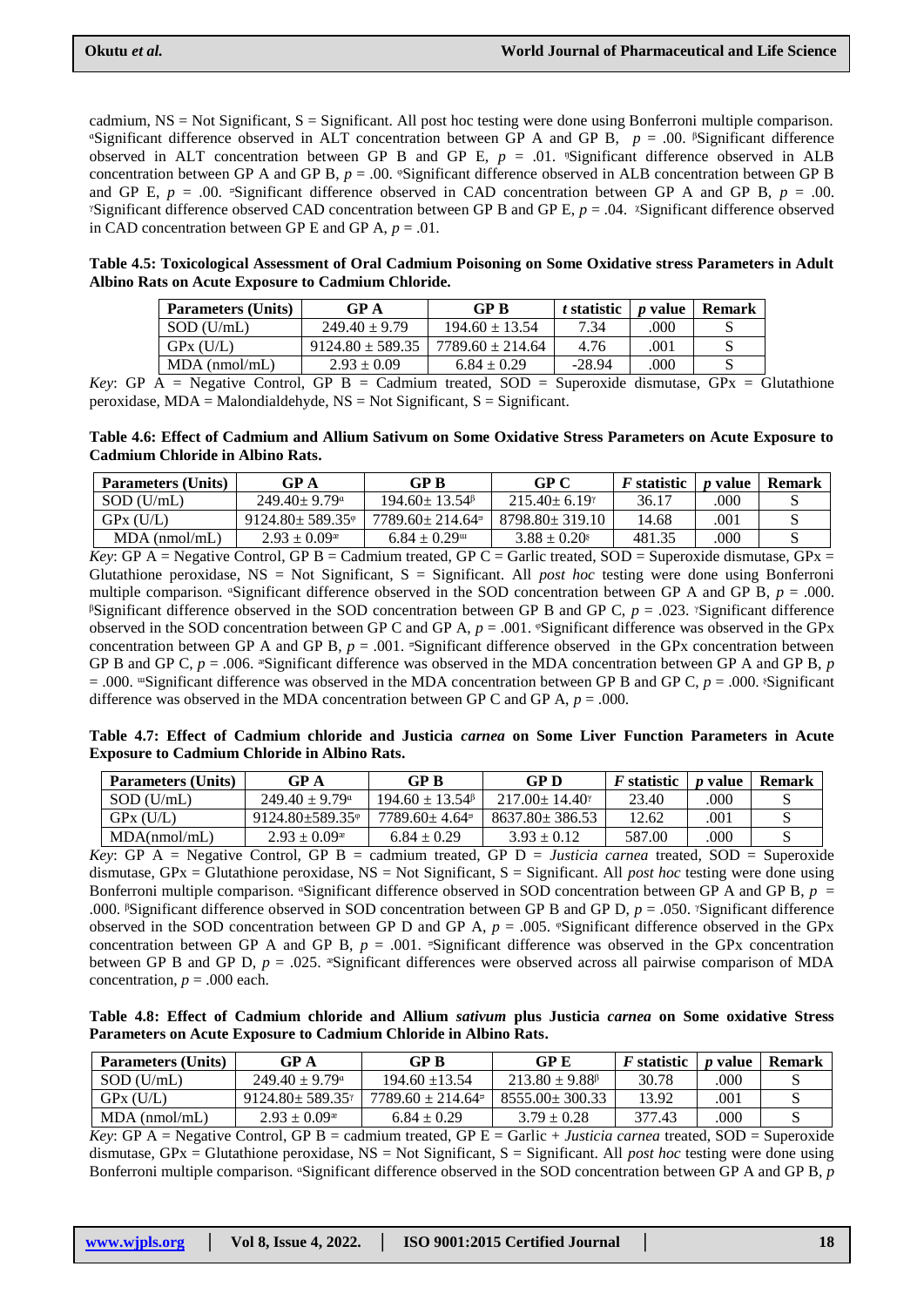$= .000$ . <sup>*§*</sup>Significant difference observed in the SOD concentration between GP E and GP A, *p* = .001. *<sup><i>Significant*</sup> difference observed in the GPx concentration between GP A and GP B,  $p = .001$ . <sup> $=$ </sup>Significant difference observed in the GPx concentration ᵆSignificant differences were observed across all pairwise comparison of MDA concentration, *p* = .000 each.

## **DISCUSSION**

Cadmium is a dangerous environmental and industrial pollutant of growing concern that negatively affects several tissues and organs in human and animals. It is known to promote an early oxidative stress and contributes to the development of serious biochemical and pathological alterations as it is non-biodegradable and it slowly eliminated from tissues.<sup>[60]</sup> The treatment strategies for cadmium toxicity include chelation and antioxidant therapies.<sup>[61]</sup>

In the current study, the blood cadmium level was significantly (p<0.05) elevated in cadmium treated rats compared with the control. This observation was consistent with the study of Andjelkovic *et al.*<sup>[62]</sup> Andjelkovic and coworkers in their study of the effect of acute cadmium in rat blood observed a significantly higher blood cadmium concentration compared to the unexposed groups. The increase in the blood cadmium level could be attributed to the accumulation of cadmium in tissue (blood) as cadmium is non-biodegradable. This could also be attributed to saturation of cadmium binding site in the blood. Following treatment with garlic, (Group C), Justicia *carnea* (Group D) and a combination of both extracts (Group E), there was a reduction in the blood cadmium level in all the groups (C, D and E). The reductive effect could be attributed to the antioxidant properties of garlic and Justicia *carnea*. The reductive effect of garlic could be attributed to complex formation between cadmium and garlic. Garlic combine with heavy metals (cadmium inclusive) in the body and promote their excretion through the bile to the faeces. The heavy metals harbor positive charges to which the organosulfur components of garlic can bind. $[63]$  The reduction in cadmium by Justicia *carnea* could also be attributed to the antioxidant in the phytochemicals contained in the leaves of the plants  $[64]$ . Administration of both extracts also reduced the effect of cadmium. This was more profound compared to either the use of garlic or Justicia *carnea* alone.

The liver mainly functions in the detoxification of harmful chemical substances or compounds that are injurious to the tissues and organs. It is also involved in the synthesis of substances needed by the body. The liver synthesize the total albumin and thus could serve s a useful marker to evaluate the status of hepatic damage.<sup>[65,66]</sup> Previous investigation has revealed that cadmium adversely influence liver function even at very low concentration indicating that it is a prominent hepatotoxicant.<sup>[67]</sup> In the current study, rats administered cadmium chloride by oral gavage for seven consecutive days demonstrated a reduction in serum total protein and albumin. This finding is consistent with the study by Kumar and Sharma,<sup>[65]</sup> and Oyinloye, *et al*,<sup>[68]</sup> The observed reduction in serum total protein and albumin could be the consequences of mitochondrial and cytosolic dysfunction.<sup>[69]</sup>

Treatment of the cadmium intoxicated rats with garlic, Justicia *carnea* and a combination of both extracts (to group C, D and E respectively) for fourteen consecutive days was observed to improve the serum levels of total protein and albumin towards the control value (table 2). The finding that the garlic extract administration improved the protein profile was in consonance with the study by Sharma and Vijaya,<sup>[70]</sup> They treated mice exposed to a single dose of cadmium with a chronic dose of garlic extract.

The improvement in the levels of total protein and albumin by these plants" extracts could be attributed to the activity of the abundant antioxidants they contained. Antioxidants have proven valuable in mitigating cadmium toxicity.[71] Garlic and Justicia *carnea* are known to possess abundant amount of antioxidant.<sup>[50,72]</sup> which can scavenge the reactive oxygen species generated by cadmium toxicity thereby allowing the regeneration of damaged liver cells.<sup>[73]</sup> In this study, it was observed that the combined extract caused a better improvement in the total protein and albumin concentrations compared with the effect of the individual extracts. Some researchers have reported that supplementation of combined antioxidant nutrients have proven to have a more protective effect compared with the use of the individual antioxidants in mitigating  $ROS.$ <sup>[74,75]</sup> Xhyrel et al.,<sup>[75]</sup> studied the effect of combining vitamin, C and E synergy on lead toxicity in rats and reported that the lowest blood lead level was observed that the combination of the antioxidants proved more efficient than vitamin C or E in all of the studied parameters despite the same total international unit dose used. The better improvement observed in the combined extract administration could be attributed to the additive effect produced by the antioxidants.

In the current study, total bilirubin was significantly elevated in the cadmium intoxicated rats. The finding of elevated total bilirubin in the cadmium treated rats was in agreement with the study by Kumar and Sharma.<sup>[65]</sup> The elevated total bilirubin could be due to the biliary tract dysfuntion which makes hepatocytes unable to uptake bilirubin or it could be due to altered bilirubin excretion. Overproduction of bilirubin may also contribute to the elevated bilirubin level. Garlic, Justicia *carnea* and their combination mitigated the toxic effect of cadmium as manifested by the reduction in the level of total bilirubin in groups C-E. Also, the co-administration of both extracts produced a better ameliorating effect on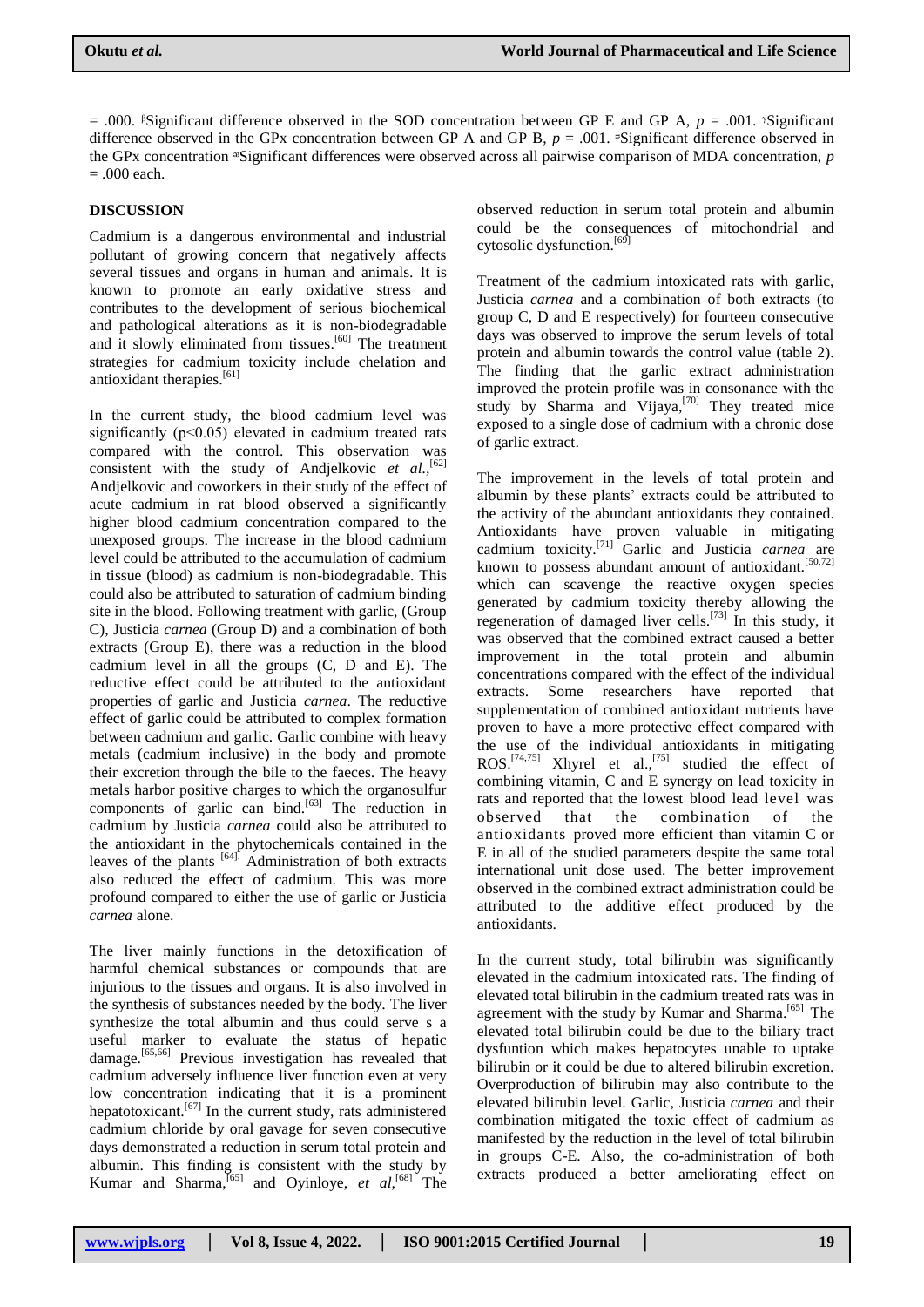cadmium toxicity. The improved hepatic excretory and synthetic functions are suggestive of the hepatoprotective ability of garlic and Justicia *carnea*.

Monitoring the serum activities of Alanine aminotransferase (ALT) and aspartate transaminase (AST) has been employed in order to assess liver function<sup>[65]</sup>. Increase in the activities of these enzymes in plasma is an indication of their leakage from tissue into plasma following hepatic lesion responsible for the deterioration of the membrane permeability (layachi and kechrid, [76]. This damage and relaxation of the enzymes in blood is due to an accumulation of cadmium in the liver. In the current study, the activities of AST and ALP were non-significantly  $(p>0.05)$  elevated whereas ALT was significantly  $(p<0.05)$  elevated in the serum of the cadmium-induced hepatotoxicity group compared with the control group. The finding from this study is corroborated by the study of Adefegha *et al.,*[77] and Toppo et al.,<sup>[78]</sup> who reported the hepatotoxic effect of cadmium exposure in rats. Nashwa.<sup>[79]</sup> reported that the hepatotoxicity of cadmium could be due to inflammation leading to damage of the liver or direct destruction of cells of the liver. Treatment of the rats with the plant extracts has an attenuating effect on the elevated enzymes levels by reducing the concentrations in this study. The attenuating effect of garlic on AST, ALT and ALP is similar to reports by Padalko *et al.,*[80] The observed result indicates that garlic may have the ability to preserve the structural integrity of the tissues and protects tissue against the toxic effects of cadmium. The Justicia *carnea* extract also mitigated the toxic effect of cadmium by reducing the elevated levels of AST, ALT and ALP. The combined extract has a more ameliorating effect on the toxicity of cadmium as against either of garlic or Justicia *carnea* extract. Synergistic use of antioxidants has been proven to be more effective compared with the use of the individual antioxidants.<sup>[75]</sup> Xhyrel *et al.,*[75] observed that treatment of lead intoxicated rats with vitamin c or vitamin E proved to be less potent than the combination of both antioxidants in reducing the level of lead in the blood of exposed rats.

Cadmium is known to mediate its toxicity via the generation of excessive amount of reactive oxygen species.<sup>[81]</sup> which could result in oxidative stress. Oxidative stress is characterized, mainly by excessive triggering of free radicals that result in induction of high lipid peroxidation levels and the increased damaging of the cellular membranes.<sup>[82]</sup> Investigation revealed that cadmium interaction with bio-molecules initiates lipid peroxidation, resulting in oxidative stress associated with various cellular damages.<sup>[83]</sup> Oxidative injury and lipid peroxidation can be monitored by a measure of MDA level. Thus, MDA is considered a significant marker of the oxidative process in body cells. In the present study, there was an increase in MDA level in the cadmium treated rats (group B) compared to the control (6.84  $\pm 0.09$  Vs 2.93  $\pm 0.29$ ). Similar results were also reported by Alghasham *et al*<sup>[84]</sup> and Al-Baqami et al.<sup>[85]</sup>

Andjelkovic et al.,<sup>[61]</sup> observed significant elevation in MDA level in plasma following single oral-dose (30mg/kg body weight). The observed increase in MDA in this study could be due to the excessive generation of reactive oxygen species due to cadmium which results in increased lipid peroxidation and oxidative stress. Following administration of garlic, Justicia *carnea* and combination of garlic and Justicia *carnea* extract, the MDA level was reduced in groups C (3.88±0.20 Vs 6.84  $\pm$ 0.09), D (3.93  $\pm$  0.12 Vs 6.84  $\pm$ 0.09) and E (3.79  $\pm$  0.28 Vs  $6.84 \pm 0.09$  compared with the cadmium exposed group B. The reduction in the Justicia *carnea* treated group suggest that the leave extract prevented the excessive formation of free radical and cause a reduction in the rate of lipid peroxidation. This is similar to a study by Udedi *et al.*,<sup>[86]</sup> They reported that the administration of ethanolic extract of the plant reduced MDA levels. The decrease level of MDA shows that Justicia *carenea* leaf extract can improve cadmium induced oxidative stress. The reduction in MDA level in the garlic treated group could be explained by the antioxidant properties of garlic. Garlic possesses an abundant amount of antioxidants (allicin, ally-trisulfide etc) which are known to scavenge reactive oxygen species (ROS) and consequently reduced the lipid peroxidation.[87] The coadministration of the garlic and Justicia *carenea* extract also caused a reduction in the MDA. However, the combined extracts (antioxidants) showed a more potent effect in ameliorating the toxic effect of cadmium compared to that of each individual plant extract. The possible explanation for the difference in the potency of the combined extract could be due to the synergistic effect of both plants" antioxidants. It has been reported that combining antioxidant has proven to be more effective and valuable in mitigating the toxic effect of a substance than the use of the individual antioxidants.<sup>[76]</sup> Layachi and Kechrid,<sup>[76]</sup> demonstrated that the synergistic use of the antioxidant vitamins C plus vitamin E proved more effective and potent as compared to vitamin C or vitamin E alone in ameliorating cadmium toxicity.

Cadmium toxicity impacts negatively on enzyme activities. Antioxidant enzymes such as SOD and GPx are known to form the first line of defense against ROS attack. The decrease activity of antioxidant enzymes may be due to the interaction of cadmium with the -SH groups of enzymes.[88] SOD is a crucial component of cellular antioxidant defense system, and is important for evading oxidative stress. The significant reduction in the level of SOD in the cadmium group may be accredited to a devastating oxidation alteration of enzymatic proteins and bio-membrane lipids by reactive oxygen species.<sup>[68]</sup> In the current study, there was a significant  $(p<0.05)$ reduction in the activities of SOD and GPx in the cadmium treated group compared to the control group  $(249.40 \pm 9.79 \text{ and } 194.60 \pm 13.54 \text{ respectively}).$  A similar observation was reported by other researchers.[88,89] The decreased in the activities of the antioxidants enzymes SOD and GPx, is suggestive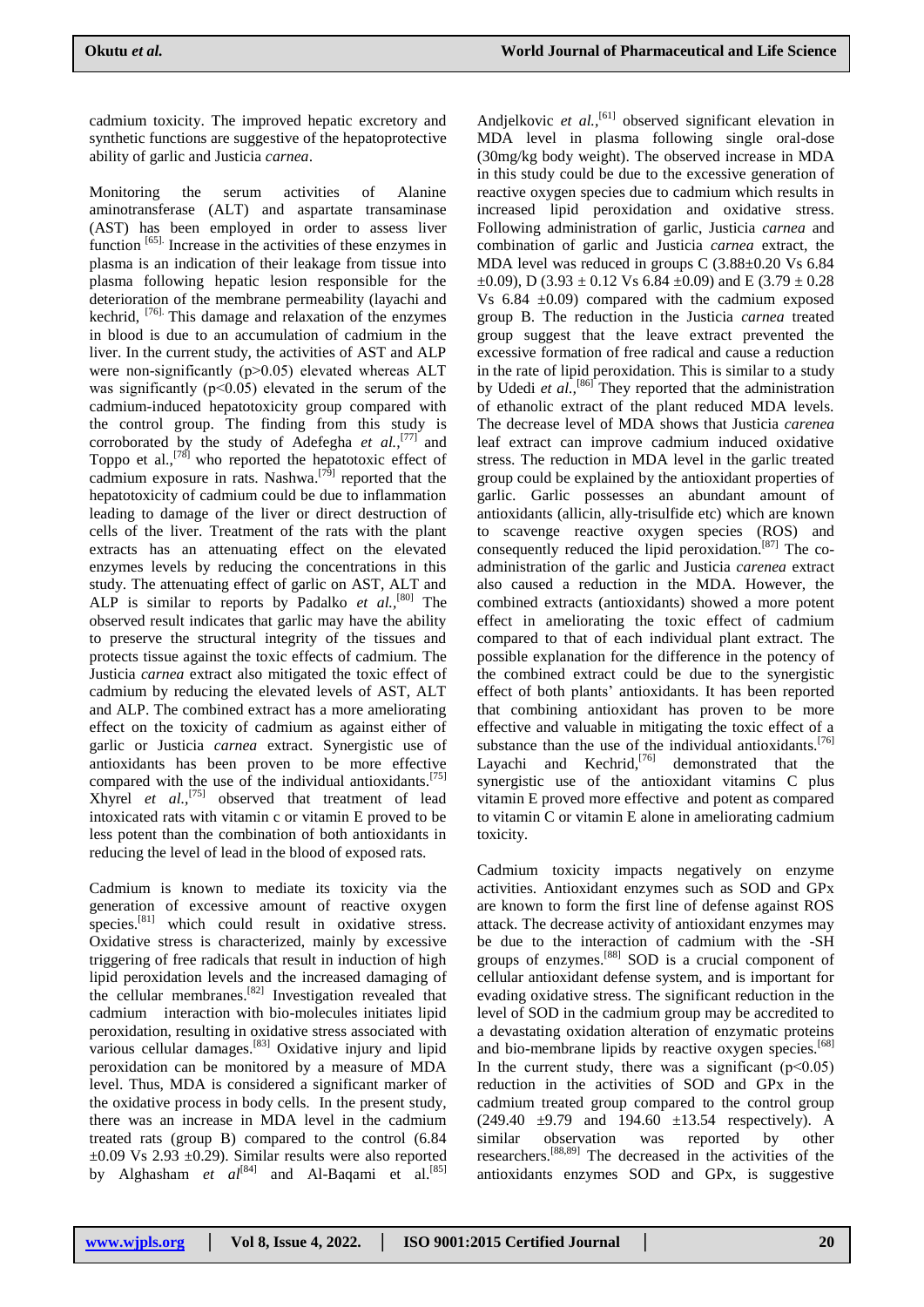inhibition of the activities of these enzymes and also of the antioxidant defense- system been overwhelmed by the excess ROS generated due to the cadmium toxicity. SOD scavenges superoxide radicals thereby promoting cytoprotection against the free radical-induced damage. The reduction in SOD level in the current study could be due to inhibition of its activity by cadmium.<sup>[90]</sup> The interaction between cadmium and essential trace element may be one of the reasons for the decrease in SOD. Cadmium can occupy the Zn site in Cu/Zn-SOD and creates inactive form of the enzyme Cu/Cd-SOD.[89] GPx is an antioxidant that degrades hydrogen perioxide and requires selenium for its activity. The significant decrease in of GPx activity in the cadmium exposed rats in this study may be due to enchancement of peroxidative damage to polyunsaturated fatty acids which will result in higher lipid peroxidation.<sup>[89]</sup> It could also be attributed to competition by cadmiummethioneins. [88]

Garlic, Justicia *carnea* and the combination of both extracts had a reductive effect on cadmium-induced liver toxicity as manifested by the increase activities of the antioxidant enzymes – SOD and GPx – post treatment in groups C, D and E respectively compared with group B. The increase and restoration of the enzyme activities following the extracts treatment could be attributed to the presence of phenolic compounds. It has been demonstrated that phenolic antioxidant prevents oxidation and free radical change  $[91]$ . Enzyme induction by phenolic compounds has also been reported.  $[92]$ 

## **CONCLUSION**

The study demonstrated the ameliorating potential/effect of combined aqueous extract of allium sativum and Justicia *carnea* on some liver functions parameters and oxidative stress biomarkers. The combined extract of allium *sativum* and Justicia *carnea* had more effect on cadmium induced hepatotoxicity than either of Allium *sativum* or Justicia *carnea* extract alone

#### **DECLARATION OF INTEREST**

Authors report no conflicts of interest.

## **REFERENCES**

- 1. Singh P, Mogra P, Bano H, Shankla V, Deora K, Barolia S, and Javeria S. Protective and preventive effect of curcumin against cadmium chloride induced gastrointestinal toxicity in Swiss albino mice. *World Journal of Science and Technology*, 2012; 2(12): 10-17.
- 2. Abhishek K, Rashmi P, Nikhat J, Bechan S. Oxidative stress biomarkers of cadmium toxicity in mammalian systems and their distinct ameliorative strategy. *Journal of Applied Biotechnology & Bioengineering*, 2019; 6:3-6.
- 3. Bhattacharyya M H. Cadmium Osteotoxicity in Experimental Animals: Mechanisms and

Relationship to Human Exposures. *Toxicology and applied pharmacology*, 2009; 238(3): 258-265.

- 4. Honey S, Neetu R, Blessy BM (2015). The characteristics, toxicity and effects of cadmium. *International Journal of Nanotechnology and Nanoscience*, 2015; 3: 1-9.
- 5. Smolders E. Cadmium uptake by plants. International Journal of Occupational Medicine and Environmental Health, 2001; 14(2): 177– 183.
- 6. Jarup Harzards of heavy metal contamination. *Br. Med. Bull,* 2002; 68: 167 – 182.
- 7. Nordberg GF, Nogawa K, Nordberg M, Friberg L. "Cadmium," in *Chapter 23 in Handbook of the Toxicology of Metals*, G.F. Nordberg, B. F. Fowler, M. Nordberg, and L. Friberg, Eds., pp.445–486, Elsevier, Amsterdam, The Netherlands, 3rd edition, 2007.
- 8. Rodriguez-Fragoso P, Reyes-Esparza J, Leon-Buitimea A, Rodriguez-Fragoso L. Synthesis, characterization and toxicological evaluation of maltodextrin capped cadmium sulfide nanoparticles in human cell lines and chickenembryos. J. Nanobiotechnol., 2012; 10: 47.
- 9. Damek-Poprawa M, Sawicka-Kapusta, K. Histopathological changes in the liver, kidneys, and testes of bank voles environmentally exposed to heavy metal emissions from the steelworks and zinc smelter in Poland. *Environmental Research*, 2004; 96: 72 - 88.
- 10. Witeska, M., Sarnowski, P., Ugowska, K. And Kowal, E. The effects of cadmium and copper on embryonic and larval development of ide Leuciscus idus L. Fish. Physiol. Biochem., 2004; 40: 151-163.
- 11. Ojo OA, Oyinloye BE, Ajiboye OB, Onikanni SA. Neuroprotective mechanism of ethanolic extract of Irvingiagabonensis stem bark against cadmium induced neurotoxicity in rats. *British Journal of Medicine & Medical Research,* 2014; 4(36): 5793- 5805.
- 12. Glauert H. P. Role of NF-κB in hepatocarcinogenesis and its potential inhibition by dietary antioxidants. *Curr Cancer Drug Targets*, 2012; 12(9): 1160-1172.
- 13. Otegbayo, J. A., Akere, A., Ola, S. O., Soyemi, O. M., And Akande, K. O. Autoimmune liver disease in a Nigerian woman. *Afr Health Sci.,* 2010; 10(2): 208-210.
- 14. Jiang Z, Wang S, Jin J, Ying S, Chen Z, Zhu D. The clinical significance of serum chitinase 3-like 1 in hepatitis B related chronic liver diseases. *J Clin Lab Anal.* 23200, 2020.
- 15. Yang X, Chen X, Xia C, Li S, Zhu L, Xu, C. Comparative analysis of the expression profiles of genes related to the Gadd45alpha signaling pathway in four kinds of liver diseases. *Histol Histopathol,*  2020; 18218.
- 16. Younossi ZM, Stepanova M, Afendy M, Fang Y, Younossi Y, MIR H. Changes in the prevalence of the most common causes of chronic liver diseases in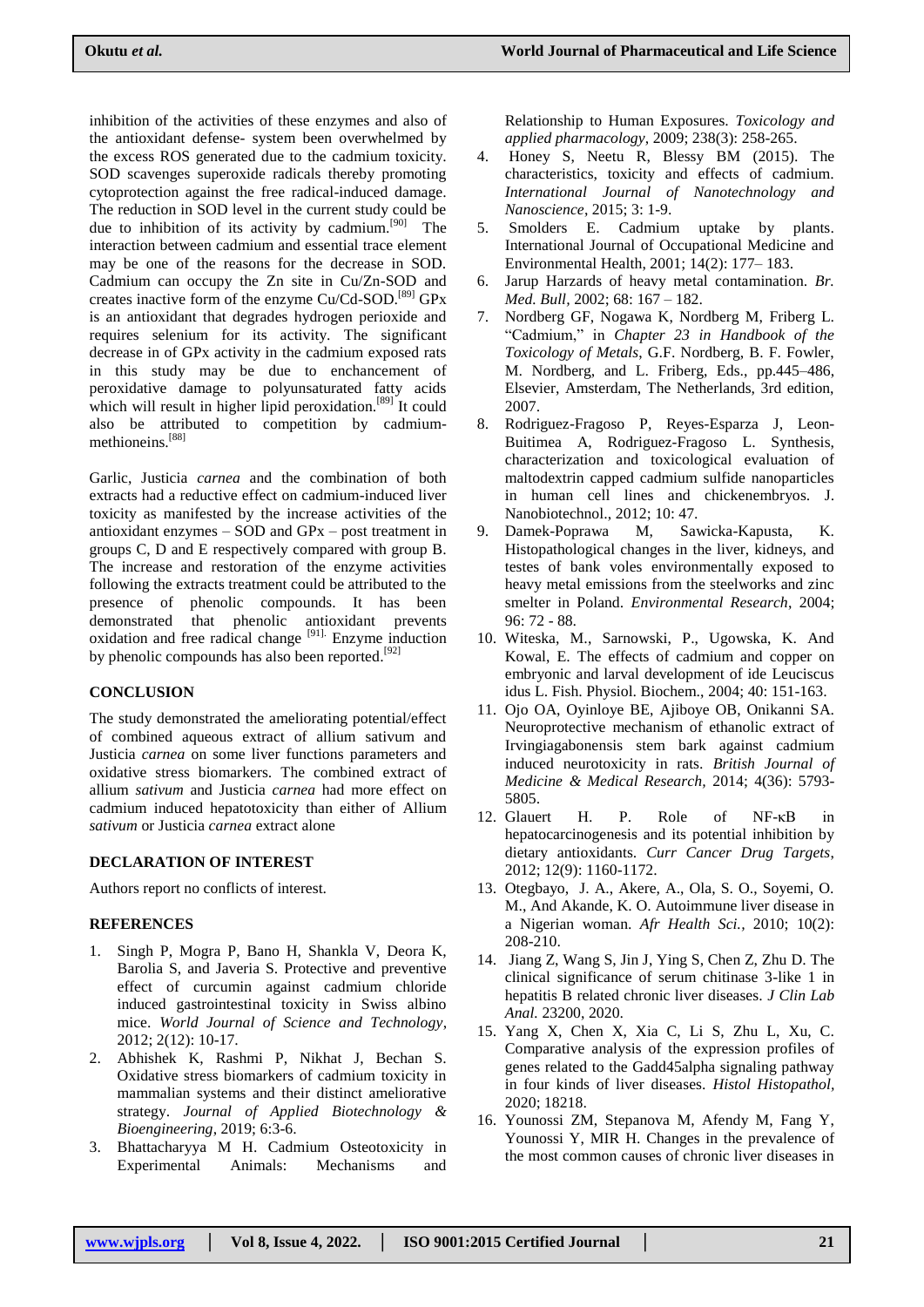the United States from 1988 to 2008. *Clin Gastroenterol Hepatol*, 2011; 9(6): 524-30.

- 17. Shi S. H, Feng XN, Lai MC, Kong H. S, Zheng, SS. Biliary diseases as main causes of pyogenic liver abscess caused by extended-spectrum betalactamase producing Enterobacteriaceae. *Liver Int,*  2017; 37(5): 727-734.
- 18. Zhao RH, Ma K, Hu J, Chen CX, Qi JY. Current epidemiological status of causes of disease among patients with liver disease hospitalized in Department of Infectious Diseases in a large general hospital within the past 20 years. *Zhonghua Gan Zang Bing Za Zhi,* 2018; 26(2): 136-141. DOI: 10.3760/cma.j.issn.10073418.2018.0 2.012.
- 19. Arroyo VS, Flores KM, Ortiz LB, Gómez-Quiroz LE, Gutiérrez-Ruiz MC. Liver and cadmium toxicity. *J Drug Metab Toxicol,* 2012; 5: 1-7. doi: 10.4172/2157-7609.S5-001.
- 20. Galan A, Garcia-Bermejo L, Troyano A, Vilaboa NE, Fernández C, De Blas E, Aller P. The role of intracellular oxidation in death induction (apoptosis and necrosis) in human promonocytic cells treated with stress inducers (cadmium, heat, X-rays). *European Journal of Cell Biology*, 2001; 80: 312- 320.
- 21. Ahaskar M, Sisodia R. Modulation of radiation induced biochemical changes in brain of Swiss albino mice by Grewia astatica. *Asian Journal of Experimental Science*, 2006; 20: 399-404.
- 22. Liu J, Kadiiska, MB, Corton JC, Qu W, Waalkes MP, Mason RP, Liu Y, Klaassen, C. D. Acute cadmium exposure induces stress-related gene expression in wild-type and metallothionein-I/II null mice. *Free Radical Biology and Medicine,* 2002; 32: 525-535.
- 23. Willcox JK, Ash SL, Catignani, G. L. Antioxidants and prevention of chronic disease. *Critical Reviews in Food Science and Nutrition*, 2004; 44: 275-295.
- 24. Pham-Huy LA, He, H, Pham-Huy CC. Free Radicals, Antioxidants in Disease and Health. *International Journal of Biomedical Science*, 2008; 4(2): 89- 96.
- 25. Limón-Pacheco J, Gonsebatt ME. The role of antioxidants and antioxidant-related enzymes in protective responses to environmentally induced oxidative stress. *Mutation Research,* 2009; 674(1– 2): 137–147.
- 26. Erca N, Gurer-Orhan H, Aykin-Burns N. Toxic metals and oxidative stress part I: mechanisms involved in metal-induced oxidative damage. *Current Top Med Chem*, 2001; 1(6): 529–539.
- 27. Tandon, SK, Singh S, and Prasad S. Influence of Garlic on the Disposition and Toxicity of Lead and Cadmium in the Rat. *Pharmaceutical Biology*, 2001; 39(6): 450–454.
- 28. Belyaeva EA, Sokolova TV, Emelyanova LV, Zakharova IO. Mitochondrial Electron Transport Chain in Heavy Metal-Induced Neurotoxicity: Effects of Cadmium, Mercury, and Copper, *Sci. World J.,* 2012; 1–14.
- 29. Wang L, Xu T, Wen W. Cadmium-induced oxidative stress and apoptotic changes in the testis of freshwater crab, Sinopotamonhenanense. *PLoS One,*  2011; 6(11): 27853.
- 30. Jun A, Lin X, Hong Z, Mei M. Oxidative stress and DNA damages induced by cadmium accumulation. *Journal of Environmental Sciences*, 2007; 19(5): 596–602.
- 31. Filipic M. Mechanisms of cadmium induced genomic instability. *Mut Res*., 2012; 733: 69–77.
- 32. Fasuyi, A. O. Nutritional potentials of some tropical vegetable leaf meals. Chemical characterization and functional properties. *African Journal Biotechnology*, 2006; 5: 49–53.
- 33. Kumar A, Iavarasan RI, Jayachandran T, Decaraman M, Aravindhan P, Padmanabhan N, Krishnan MRV. Investigation on a tropical plant Syzygiumcumini from Kattuppalayam, Erode District, Tamil Nadu, South India. *Pakistan Journal Nutrition*, 2009; 8: 83–85.
- 34. Papu S, Jaivir S, Sweta S, Singh, B. R. Medicinal values of Garlic (Allium sativum L.) in Human Life: An Overview. *Greener Journal of Agricultural Sciences*, 2014; 4(6): 265-280.
- 35. Bose S, Bibek L, Subhasis B. Quantification of allicin by high performance liquid chromatographyultraviolet analysis with effect of post-ultrasonic sound and microwave radiation on fresh garlic gloves. *Pharmacognosy Magazine*, 2014; 10(2): 288 – 293.
- 36. Szychowski KA, Kamila RT, Michal S, Monika K, Magdalena MK, Urszula EB. Characterization of active compounds of different garlic (Allium satium L.), *Polish Journal of Food and Nutrition Science,* 2018; 68(1): 73.
- 37. Batirel HF, Naka Y, Kayano K, Okada K, Vural K, Pinsky DJ, Oz M. C. (2002). Intravenous allicin improves pulmonaryblood flow after ischaemiareperfusion injury in rats. J Cardiovas. Surg (Torino), 2002; 43: 175 -179.
- 38. Petrovska C, Petrovska BB, Cekovska, S. Extracts from the history and medical properties of garlic *Pharmacognosy Reviews*, 2010; 4(7): 106-110.
- 39. Mikail, H.G. Phytochemical screening, elemental analysis and acutetoxicity of aqueous extract of *Allium sativum*L. bulbs in experimental rabbits. *Journal of Medicinal Plants Research,* 2010; 4(4): 322-326.
- 40. Boonpeng S, Sunisa S, Chutha S, Pornpong S. The antioxidant and anticadmium toxicity properties of garlic extracts. *Food Science and Nutrition,* 2014;  $2(6)$ : 792 – 801.
- 41. Yun HM, Ban JO, Park KR, Lee CK, Jeong HS, Han SB, Hong JT. Pharmacothera, 2014; 142(2): 183 - 195.
- 42. Chimaraoke O, Ngozi KA, Ekeleme EAC, Chidinma UE, Chidinma Ko. Haematological and Biochemical studies on *Justicia carnea* leave extracts in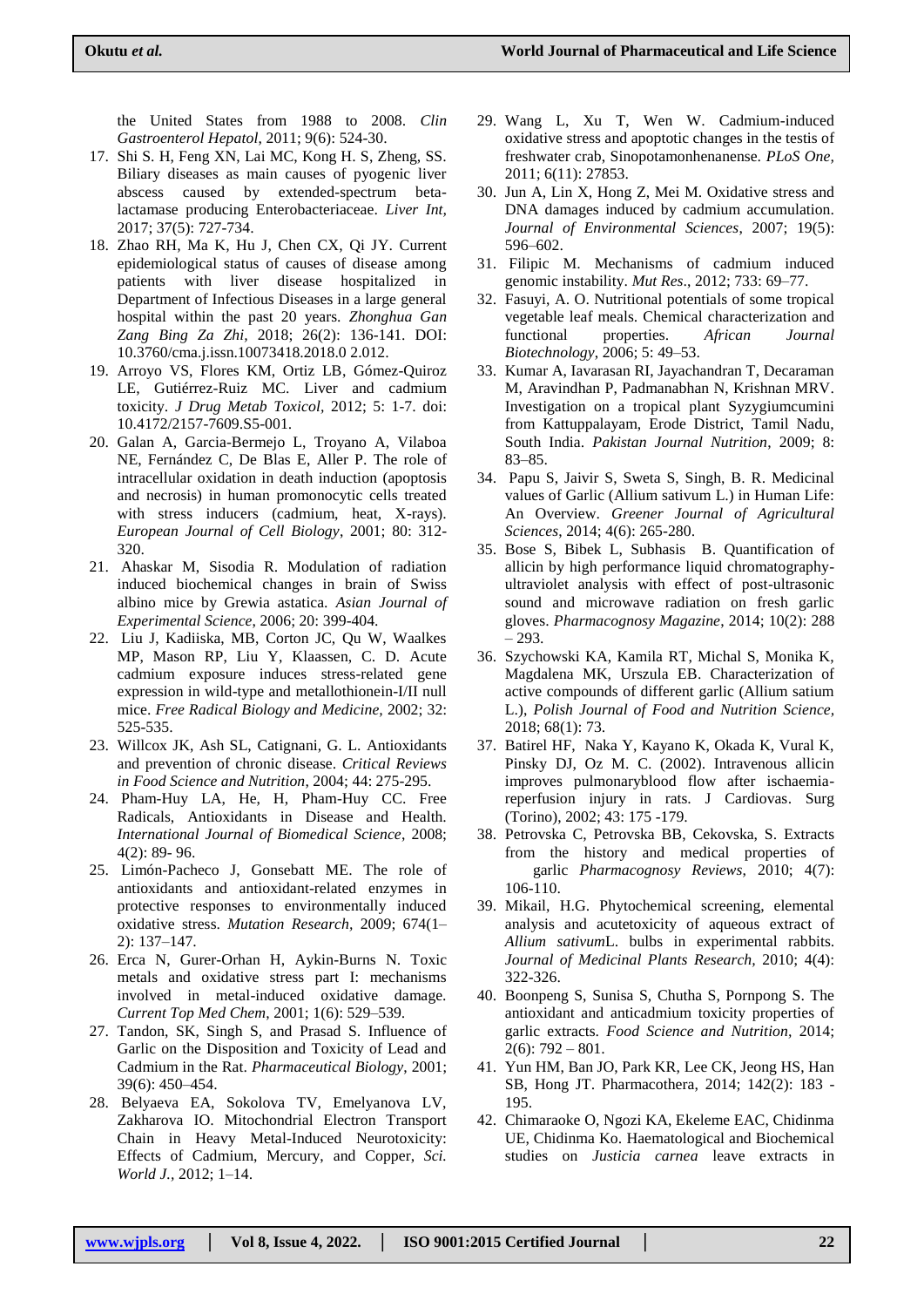phenylhydrazine induce anemia in albino mice, Abia State Nigeria, 2017; 3-7.

- 43. Badami S, Aneesh R, Sankar S, Sathishkumar MN, Suresh B, Rajan S. Antifertility activity of Derris brevipes variety coriacea*. Journal of Ethnopharmacol*, 2003; 84: 99-104.
- 44. Corrêa GM, Alcântara AFC. Chemical constituents and biological activities of species of Justicia - A review. *Brazilian Journal of Pharmacognosy,* 2012; 22(1): 220-238.
- 45. Radhika J, Sathya S, Jothi G, Japasheba JL. Cardioprotective role of Justicia traquebareinsis Linn. leaf extract in isoproterenol induced myocardial infarction in albino rats. *Journal of Applied Pharmaceutical Science,* 2013; 3(4): 124– 128.
- 46. Uroko RI, Egba SI, Achi NK, Uchenna ON, Agbafor A, Ngwu OR, Nweje-Anyalowu P C, Ogbonna CE. Research article effects of aqueous extracts of palm fruits (Elaeis guineensis) on liver function indices of male Wistar albino rats, 2017; 11: 148-159.
- 47. Faiza R, Waqas Kk, Adeel M, Muhammad G. Detection of bioactive fractions of Justicia adhatoda leaves. *Canadian J Appl Sci,* 2013; 1: 388-398.
- 48. Chidi US, Nnenna AO, Kelechi AK, Chijindu MF, Nebolisao C. *In-vitro* and *In-vivo* Antioxidant Activity of Ethanol Leaf Extract of *Justicia carnea. International Journal of Biochemistry Research & Review,* 2020*;* 29(4): 48-60.
- 49. Asadpour R, Azari M, Hejazi M, Tayefi H, Zaboli N. Protective effects of garlic aquous extract (*Allium sativum*), vitamin E, and N-acetylcysteine on reproductive quality of male rats exposed to lead. *Veterinary Research Forum,* 2013; 4: 25-257.
- 50. Ghiasi, J. G. Garlic (*Allium sativum*) juice protects from semen oxidative stress in male rats exposed to chromium chloride. *Animal Reproduction,* 2014;  $11(4): 526 - 532.$
- 51. Anetor JI, Ajose F, Anetor GO, Iyanida AA. High cadmium/zinc ratio in cigarette smokers: potential and implications as a biomarkers of cancer. *Nigeria Journal of Physiological Sciences,* 2001; 23(1-2): 41–49.
- 52. Lowry OH, Rosebrough NJ, Farr AL, Randall, R.J: "Protein measurement with the Folin-phenol reagent." *J Biol Chem,* 1951; 193: 265–275.
- 53. Doumas BT, Watson WA, Biggs HG. "Albumin standards and the measurement of serum albumin with bromocresol green." *Clinical Chemical Acta,* 1977; 31(1): 87-96.
- 54. Reitman S, Frankel SA. Colorimetric methodfor determination of serum glutamic oxaloacetic and glutamicpyruvic transaminases. *Am. J. Clin. Path*., 1957; 28(1): 56–63.
- 55. Bowers GN, Mccomb RB. "Alkaline phosphatase activity in serum." In: Proceedings of the International Seminar Workshop on Enzymology, 1972; 212-216.
- 56. Jendrassik-Grof"s
- 57. Yi-Sun Larry W, Oberley, Ying L. A simple method for clinical assay of superoxide dismutase. *Clin Chem,* 1988; 3413: 497-500.
- 58. Paglia DE, Valentine WN. "Studies on the quantitative and qualitative characterization of erythrocyte glutathione peroxidase*." J Lab Clin Med*., 1967; 70(1): 158-169.
- 59. Shah JK, Walker"s A. M. *Biochem. Biophys. Acta,*  1989; 11: 207-211.
- 60. Drąg-Kozak E, Socha M, Gosiewski G, Łuszczek-Trojnar E, Chyb J, Popek W. Protective effect of melatonin on cadmium-induced changes in some maturation and reproductive parameters of female Prussian carp (Carassius gibelio B.) *Environmental Science and Pollution Research*, 2018; 25: 9915– 9927.
- 61. Rafati RM, Rafati RM, Kazemi S, Moghadamnia AA. Cadmium toxicity and treatment: An update. *Caspian journal of internal medicine,* 2017; 8(3): 135-145.
- 62. Andjelkovic M, Djordjevic AB, Antonijevic E, Antonijevi B, Stanic M, Kotur-Stevuljevic J, Spasojevic-Kalimanovska V, Jovanovic M, Boricic N, Wallace D, Bulat Z. The effect of acute cadmium and lead exposure in rat blood, liver, and kidney. *International Journal of Environmental Research and Public Health*, 2019; 16: 1- 22.
- 63. Mahrandish, R., Rahimian A, Shahriary A. Heavy metal detoxification: a review of herbal compounds for chelation therapy in heavy metal toxicity. *Journal of Herbmed Pharmacology*, 2019; 8(2): 69– 77.
- 64. Antthonia OC, Uroko RI, Njoku OU, Ezeyeanika LS. Nutrive properties of aqueous Justicia *carnea* leaves its effects on haematological and some biochemical indices of anaemia induced male wistar rats*. Biomedical Research,* 2019; 30(4): 645-654.
- 65. Kumar A, Siddiqi NJ, Alrashood ST, Khan HA, Dubey A, Sharma B. Protective effect of eugenol on hepatic inflammation and oxidative stress induced by cadmium in male rats. *Biomedicine and Pharmacotherapy*, 2021; 139: 111588.
- 66. Yakubu N, Umaru A, Mohammed B. Protective Properties of Flavonoid Extract of Coagulated Tofu (Curdled Soy Milk) Against. *Int. J. Pharm. Sci. Drug Res.,* 2016; 8: 1(21-29).
- 67. Garcia-Nino WR, Pderazza-Chaverri. Protective effect of curcumin against heavy metals-Induced liver damage. *Food. Chem. Toxicol,* 2014; 60: 182 – 201.
- 68. Oyinloye BE, Basiru OA, Ojo O. A, Musa MH, Onikanni SA, Ojo, AA. ameliorative potential of Aframomum melegueta extract in cadmium-induced hepatic damage and oxidative stress in male wistar rats. *Journal of Applied Pharmaceutical Science*, 2016; 94 – 99.
- 69. Elshaer SS, Anwar HM. Relevance of megalin receptor injury with nuclear factor-kappa B upregulation in acute kidney injury induced in rats. *J. Biochem. Mol. Toxicol.* 2018; 32(1): e22014.